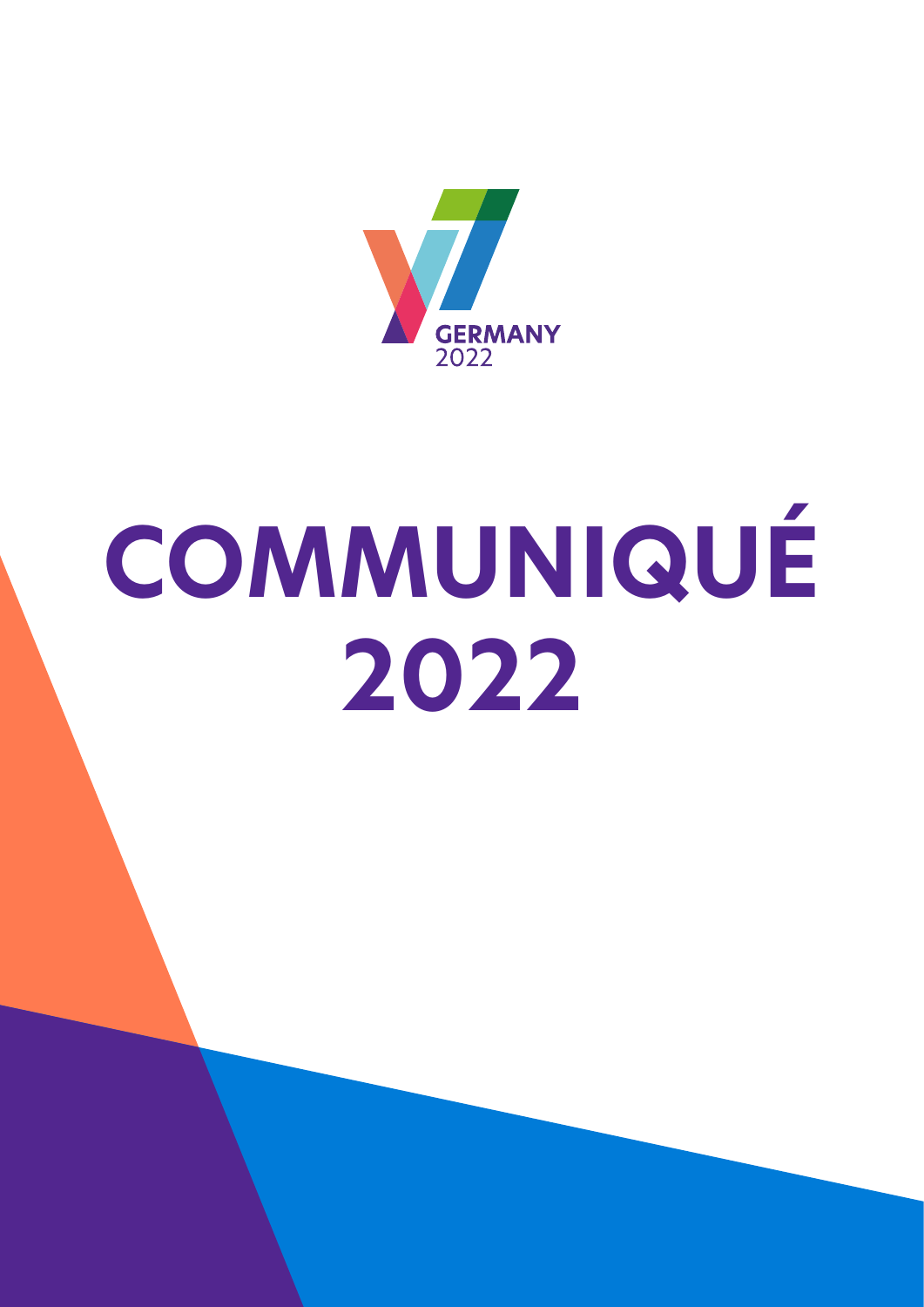# **CALL TO ACTION**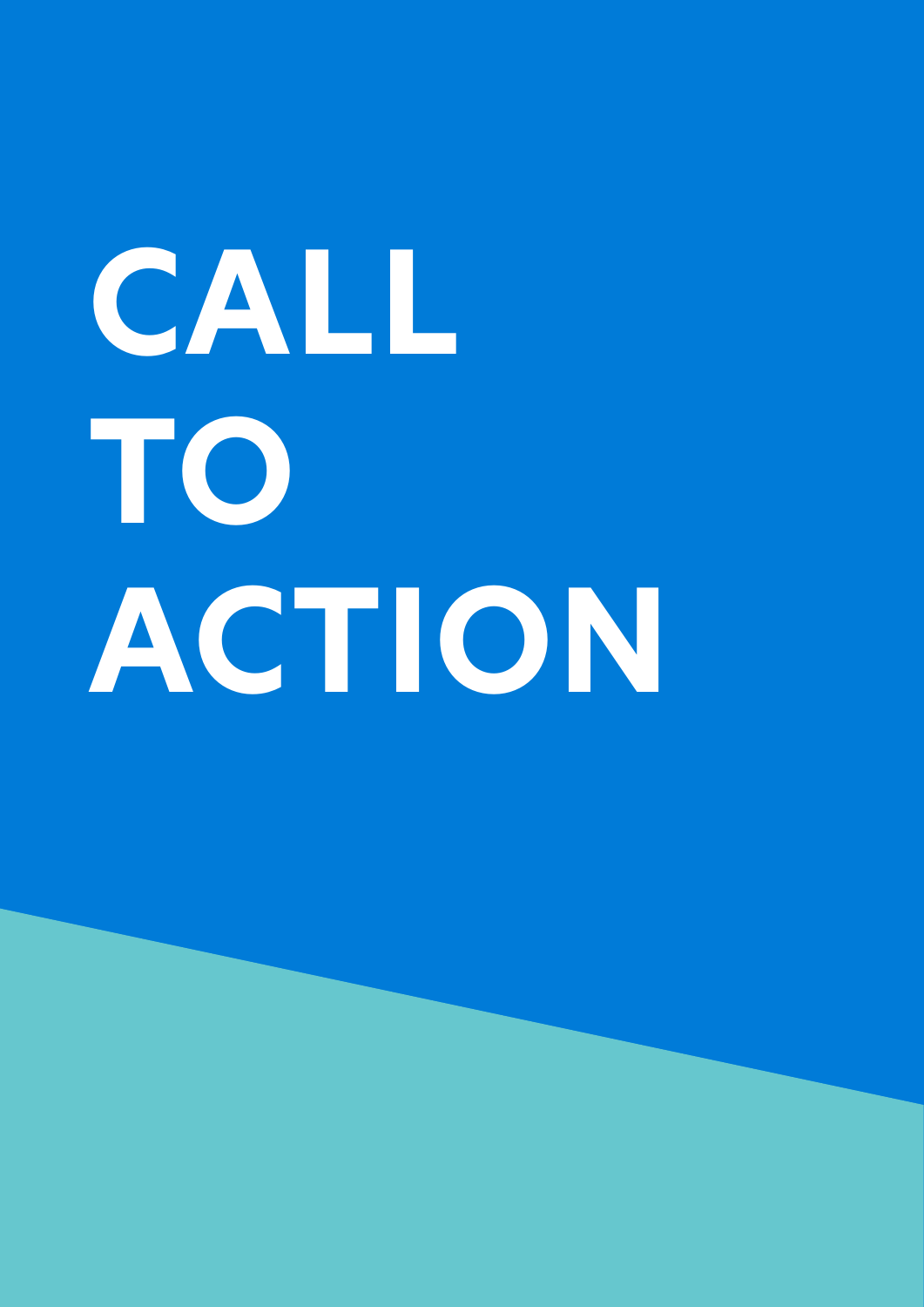# **WE,**

the young representatives of the G7 members, the EU, in partnership with Indonesia, Senegal, South Africa and Ukraine, came together in Berlin to ensure that the heads of states of the G7 countries will include the young people's voices on all vital policy issues in a holistic manner.

We stand for inclusive, diverse and barrier-free youth participation that ensures all young people are heard and recognised.

We strive for a world that is stronger together and call for furthering multilateral cooperation that is based upon shared common values, mutual respect and justice.

We call for a progressive and future oriented G7 Summit and thus recommend to the decision makers the following policy recommendations on Sustainability, Economy, Democracy, Global Health and Youth, Peace and Security, that are to be found in this Communiqué.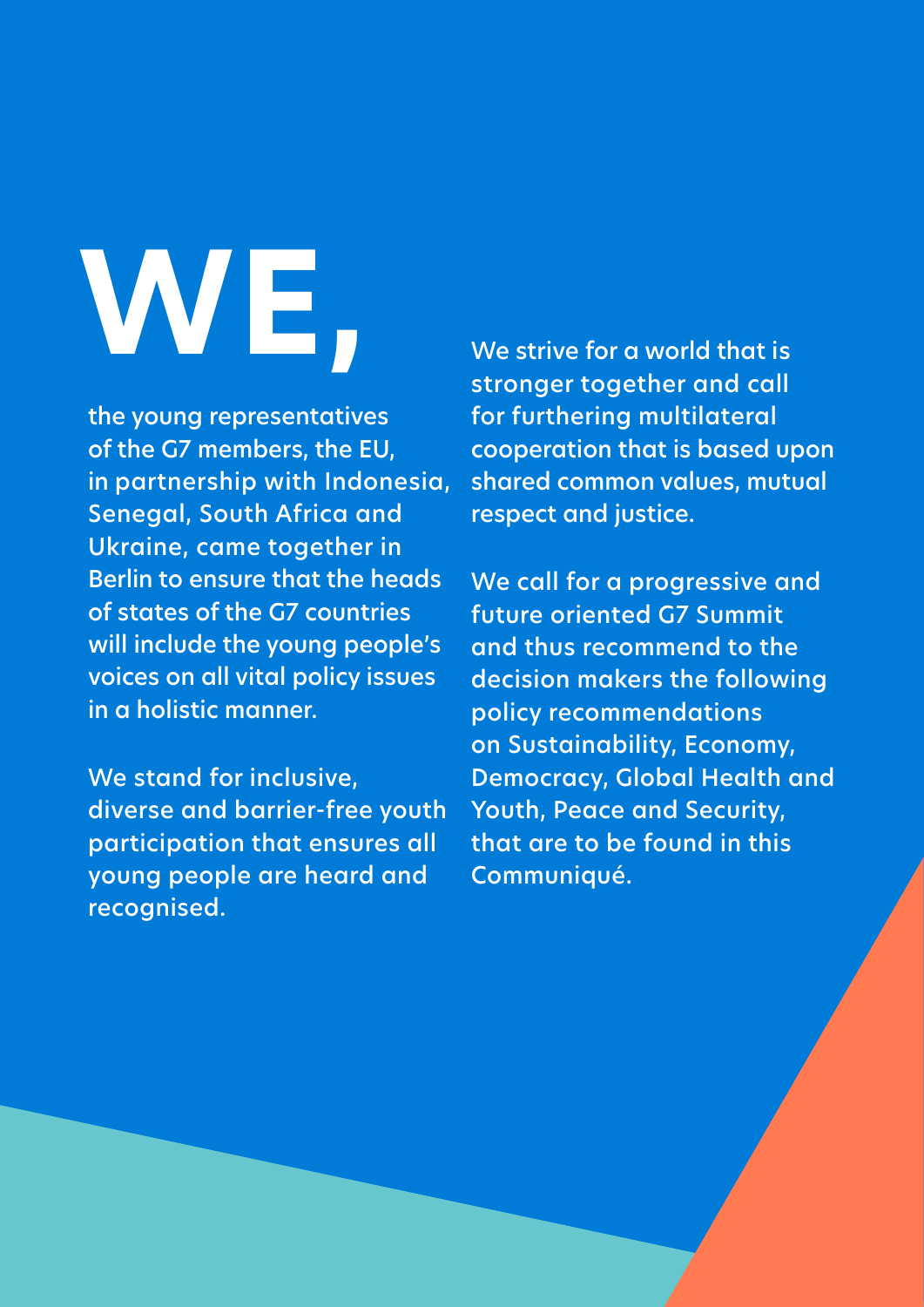# **WE CALL UPON G7 LEADERS TO**

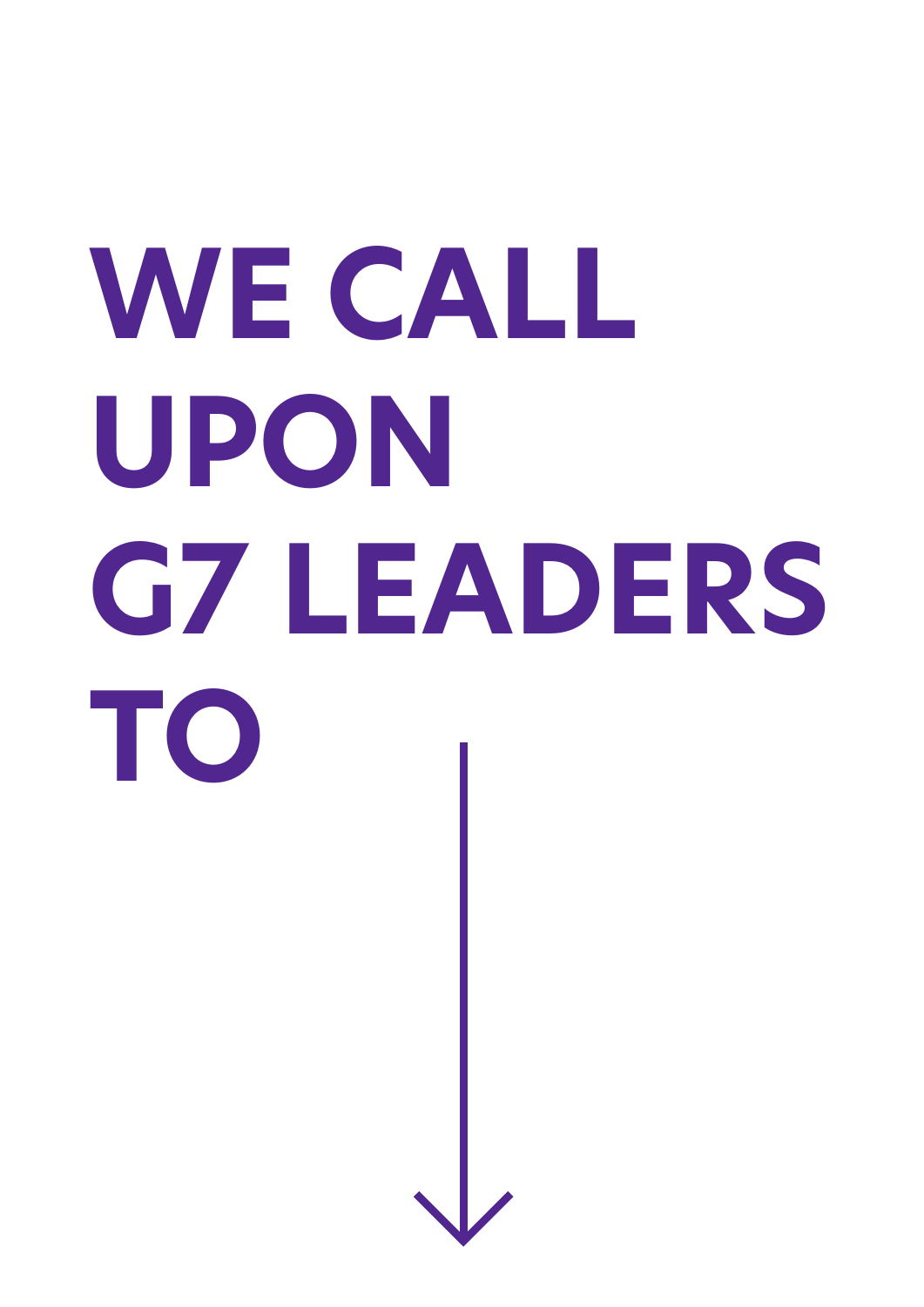

# **Track 1 | Sustainable & Green Planet**

Create a Climate Club aiming for a just energy transition and including meaningful participation of youth and those most impacted. The Climate Club's carbon price floor should be set at a level to reach 1.5 °C, with differentiated prices, according to CBDR-RC principles, putting the onus on high-income countries. The Climate Club must include international revenue recycling and avoid carbon leakage by creating tariffs rather than exemptions for carbon-intensive industries.



# **Track 2 | Economic Transformation for Shared Progress**

Succeed in the digital and environmental transitions of jobs. Develop and promote strong partnerships between educational and scientific institutions, industry-leading companies, start-ups, MSMEs, and social enterprises to ensure young people have wider access to paid work placements. Introduce a globally recognised, science-informed climate change certification program for decisionmakers in the private and public sectors to promote ethical leadership.



## **Track 3 | Resilience of Democracies**

G7 governments and their partners should create arms-length Civil Society Task Forces that will implement tailored communication and engagement tools to increase community participation in policy-making. The Task Force should be cognisant of local needs, proactively engage all citizens facing barriers to participation, and represent diverse youth and marginalised communities. Governments should finance the accessibility of digital and physical environments and economically enable participation to ensure deliberation processes are inclusive.



## **Track 4 | Global Health & Solidarity**

As per SDG 3.4, improve the provision of support services in order to address growing challenges on mental health from particular crises, including climate anxiety and COVID-19. Services should be universal, accessible, effective and affordable across educational institutions, workplaces and the community. National requirements outlining standards for the provision of mental health education from the age of seven, coupled with national campaigns and training for universities and employers, to address structural causes and prevent discrimination.



## **Track | Youth, Peace & Security**

Lead by example in the implementation of the Youth, Peace & Security (YPS) agenda. From young people's participation in peace processes and strong partnerships with youth organisations to their protection and meaningful (re)integration, concrete actions for the institutionalisation of YPS is needed. Focus on young people in response to every conflict and war, including in Ukraine.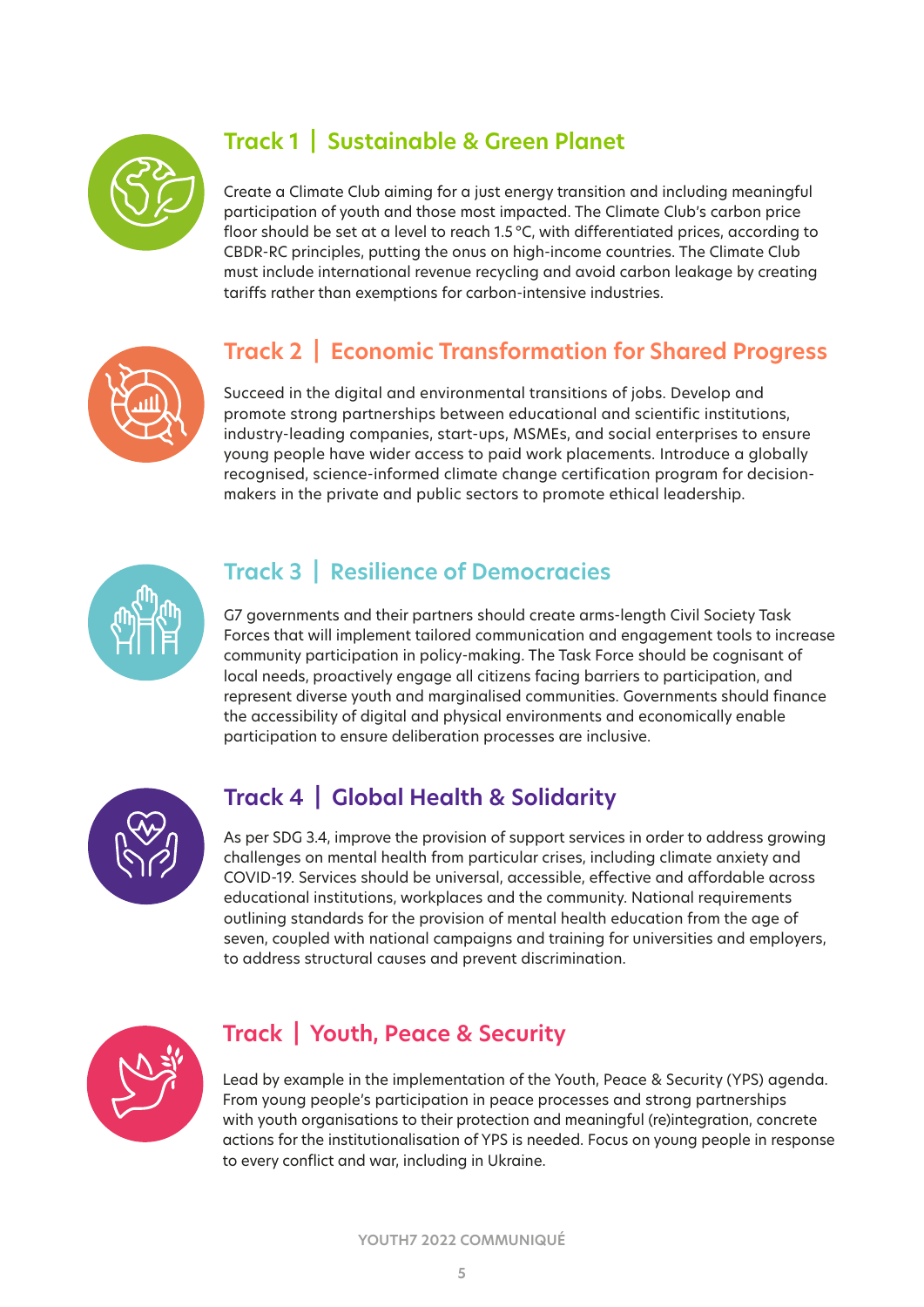

**TRACK 1**

# **SUSTAINABLE & GREEN PLANET**

**The livability of the planet that we inherit shall be determined by the decisions you take and the commitments you implement now. Capturing this opportunity requires a dramatic increase in ambition towards a sustainable and just future.**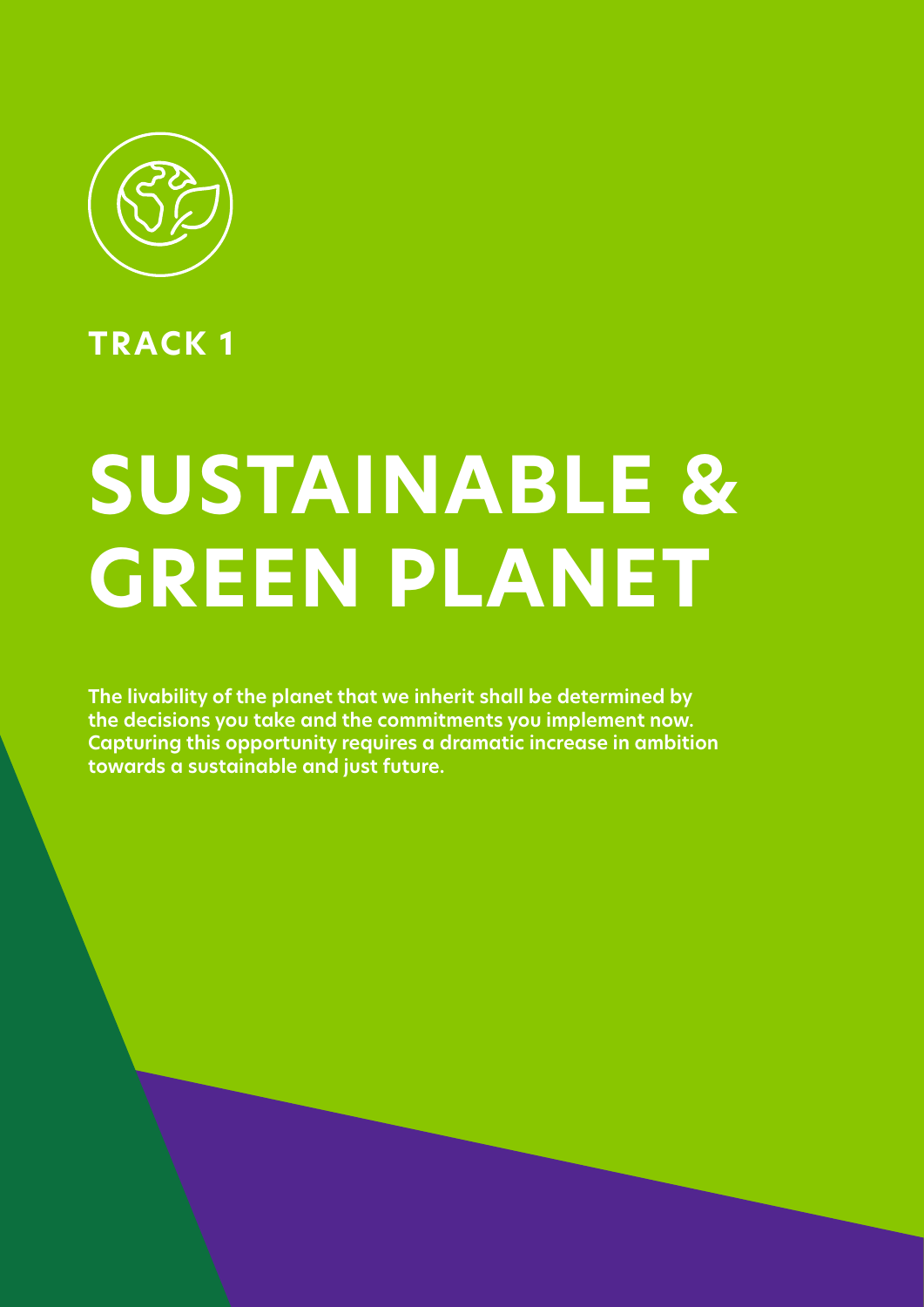

# **Nature and Biodiversity | Recommendation**

**The interdependency of biodiversity and climate change must be recognised through holistic policies which tackle the dual crises in tandem. Biodiversity on land and in our oceans must be conserved and protected from our most polluting activities. G7 members must:** 

#### **1.1**

Create an ambitious global standard to define protected areas and classify 30 % of global and national land and marine areas respectively as protected areas by 2030, focusing on ecologically important and sensitive areas. Enhance protection through a ratcheting up mechanism and monitoring, reporting, and reviewing of these areas. Prioritise inclusion and empowerment of Indigenous peoples and local communities in decisionmaking, co-creation and implementation of these areas through funding and legal protection.

#### **1.2**

Implement regenerative agricultural practices to protect biodiversity by committing to: (1) banning agricultural chemical inputs proven to be harmful to the health of organisms and the environment by 2030, (2) supporting seed sovereignty and (3) restoring agricultural land damaged by crises. Additionally, promote sustainable diets, including the drastic reduction of meat consumption and the implementation of ambitious animal welfare standards for livestock farming.

#### **1.3**

Take the lead on achieving no pollution by 2050 by implementing ambitious regulations and the polluter pays principle, restoring ecosystems, and adopting sustainable practice, ensuring compliance of corporations. Develop and implement wastewater and stormwater management systems alongside local stakeholders. Adopt a One Ocean governance framework to address contamination from military activities, stop deep sea mining, sustainably manage fisheries, and enforce marine no-take zones.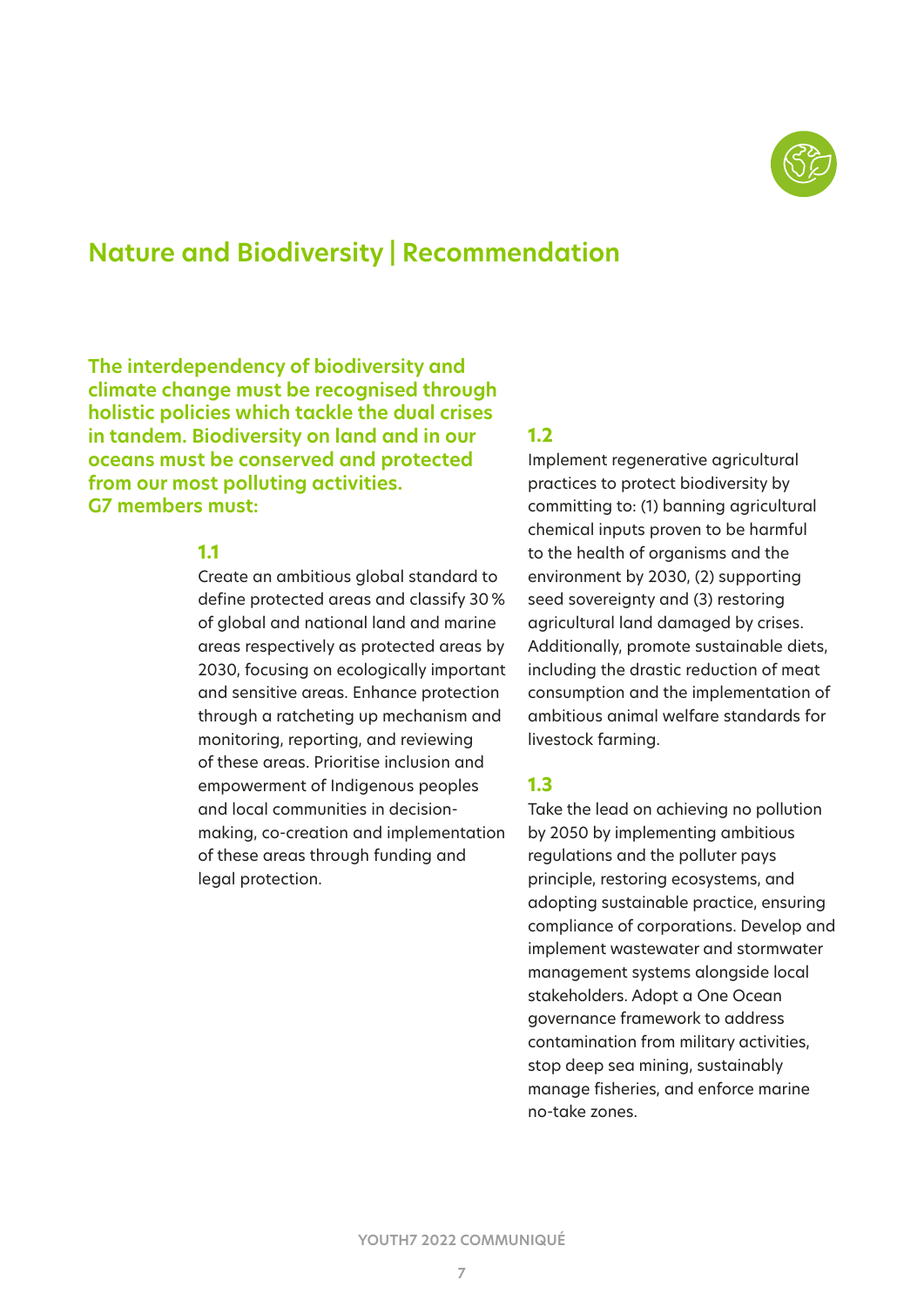

# **Climate Crisis Mitigation and Adaptation | Recommendation**

**The climate ambition gap must be closed by strengthening and enacting global commitments to reach 1.5 °C, including enhanced NDCs by COP27. Ambition must be implemented in policies across a just and rapid energy transition, mitigation,and adaptation. G7 members must:** 

#### **2.1**

Make no further investments in new fossil fuel projects and redirect funding to renewable energy to ensure universal and affordable energy supply. Ensure a just transition by addressing energy poverty and security through measures addressing rising prices, energy inefficiency and consumption-based emissions. All transition measures should support affected workers and communities, particularly youth, through reskilling and financial support, and find decarbonised economic applications for fossil fuel infrastructure.

#### **2.2**

Accelerate urban mobility transformation by reaching a modal share of 80 % of cycling, walking and public transport by 2030. G7 members must incentivise and educate citizens — youth in particular to use public transport and shared mobility, while massively expanding car charging stations and cycling infrastructure. Work to reduce high-emissions passenger-kilometers by banning shorthaul flights, and drastically scaling up low-cost, high-speed train travel with minimal environmental impact.

#### **2.3**

Strengthen adaptation of the built environment by requiring inclusion of adaptation measures in urban planning procedures, developing crisis management through emergency planning, and funding for loss and damage. Adaptation should focus on Nature-Based Solutions (NBS) by encouraging investment while providing earmarked funding for highimpact projects and empowering local communities to co-create NBS especially in high risk and impact areas. Governance must prepare for socio-economic climate impacts by developing resilient livelihoods.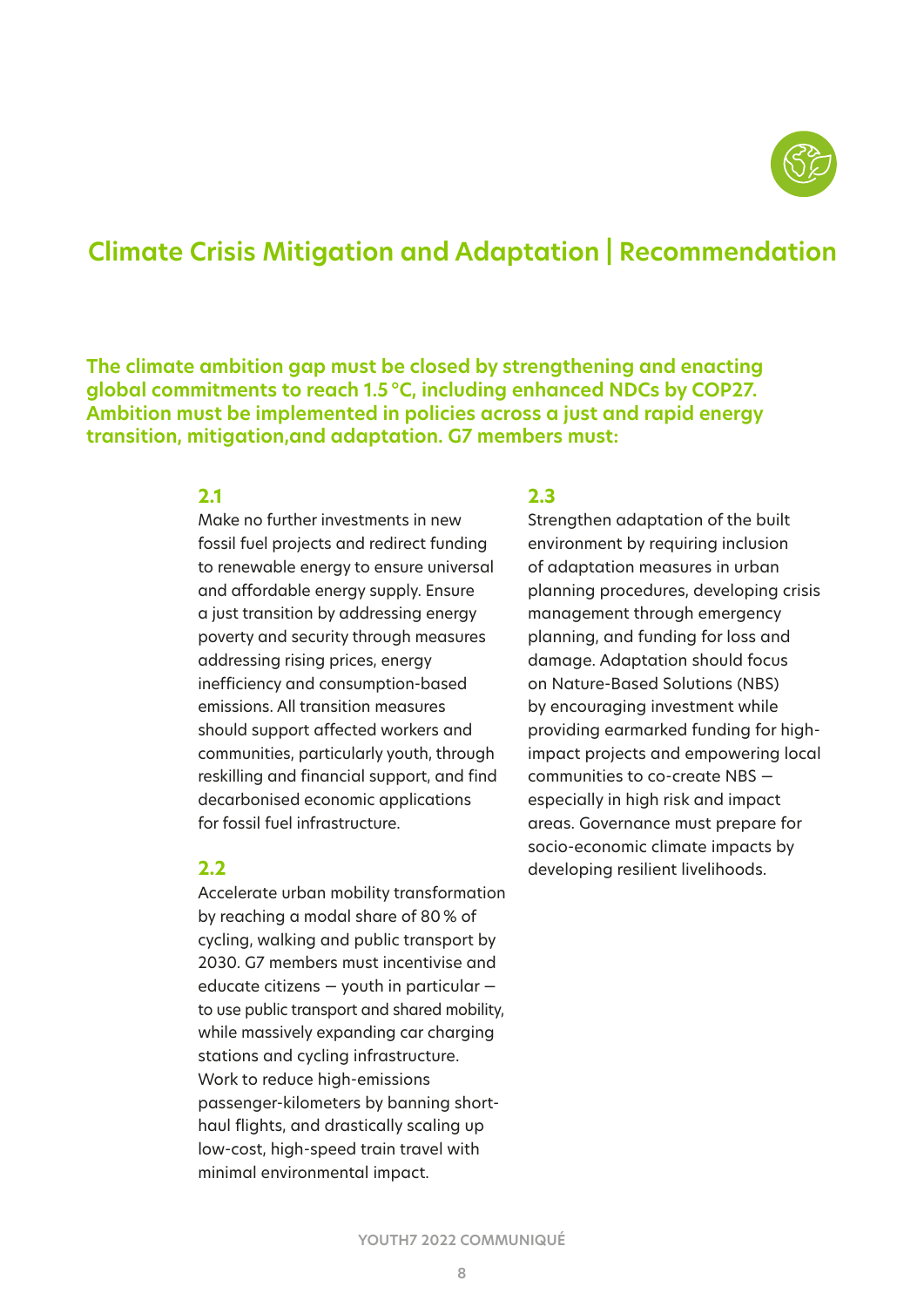

# **Global Partnership for Sustainability | Recommendation**

**Global climate cooperation provides an opportunity to create a just and sustainable world. We envision G7 support for international equity and truly sustainable economies. To fulfill the Sustainable Development Goals and lead the way in building a better world, G7 members must:**

#### **3.1**

Create a Climate Club aiming for a just energy transition and including meaningful participation of youth and those most impacted. The Climate Club's carbon price floor should be set at a level to reach 1.5 °C, with differentiated prices, according to CBDR-RC principles, putting the onus on high-income countries. The Climate Club must include international revenue recycling and avoid carbon leakage by creating tariffs rather than exemptions for carbon-intensive industries.

#### **3.2**

Advocate that advanced economies provide US\$ 500 bln of public financing for climate change mitigation and adaptation to developing economies from 2020 to 2025 increasing thereafter and expand annual public financing for biodiversity by US\$ 10 bln at Kunming. To promote climate justice, G7 members should provide 80% of this funding due to their GNI and cumulative emissions and provide technology transfers. Recipient countries should have agency over these funds and ensure accountability and transparency.

#### **3.3**

Implement a "doughnut'' economic model in high-income countries to create an economy that provides for societal needs whilst returning to planetary boundaries and drastically reducing our consumption of resources. Ban unnecessary disposable products, particularly plastics, by 2025. Pursue circular product design and eliminate premature obsolescence through investments in innovation and enhanced stakeholder cooperation. Promote a reduce and repair economy and recycle and dispose of waste domestically when no alternative exists.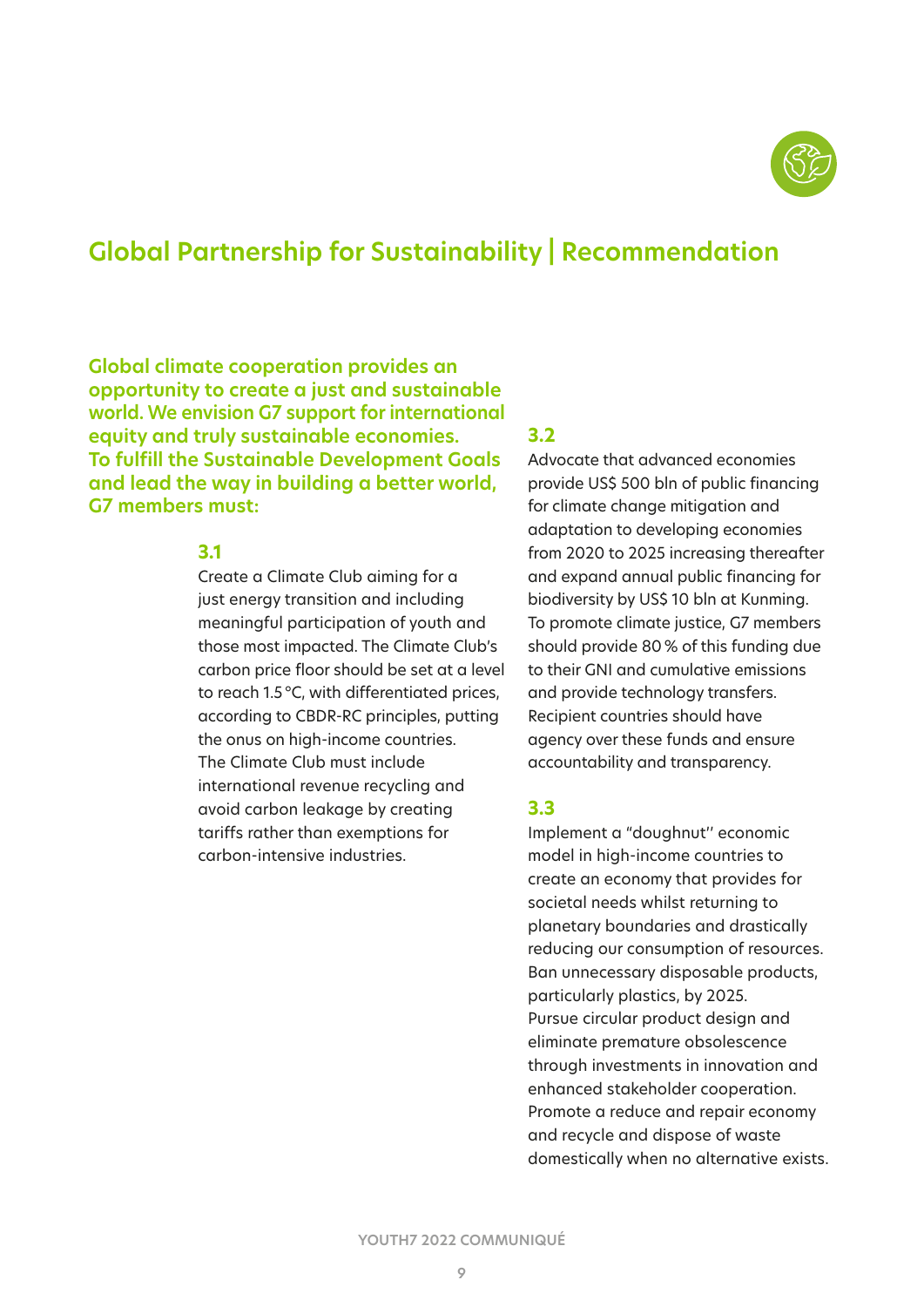

**TRACK 2**

# **ECONOMIC TRANSFORMATION FOR SHARED PROGRESS**

**The economic transformations of our time disproportionately affect young people. To ensure bright futures for today's and tomorrow's youth, it is crucial to invest in education and innovation, safeguard and expand frameworks of social protection, and regulate markets to serve the common good.**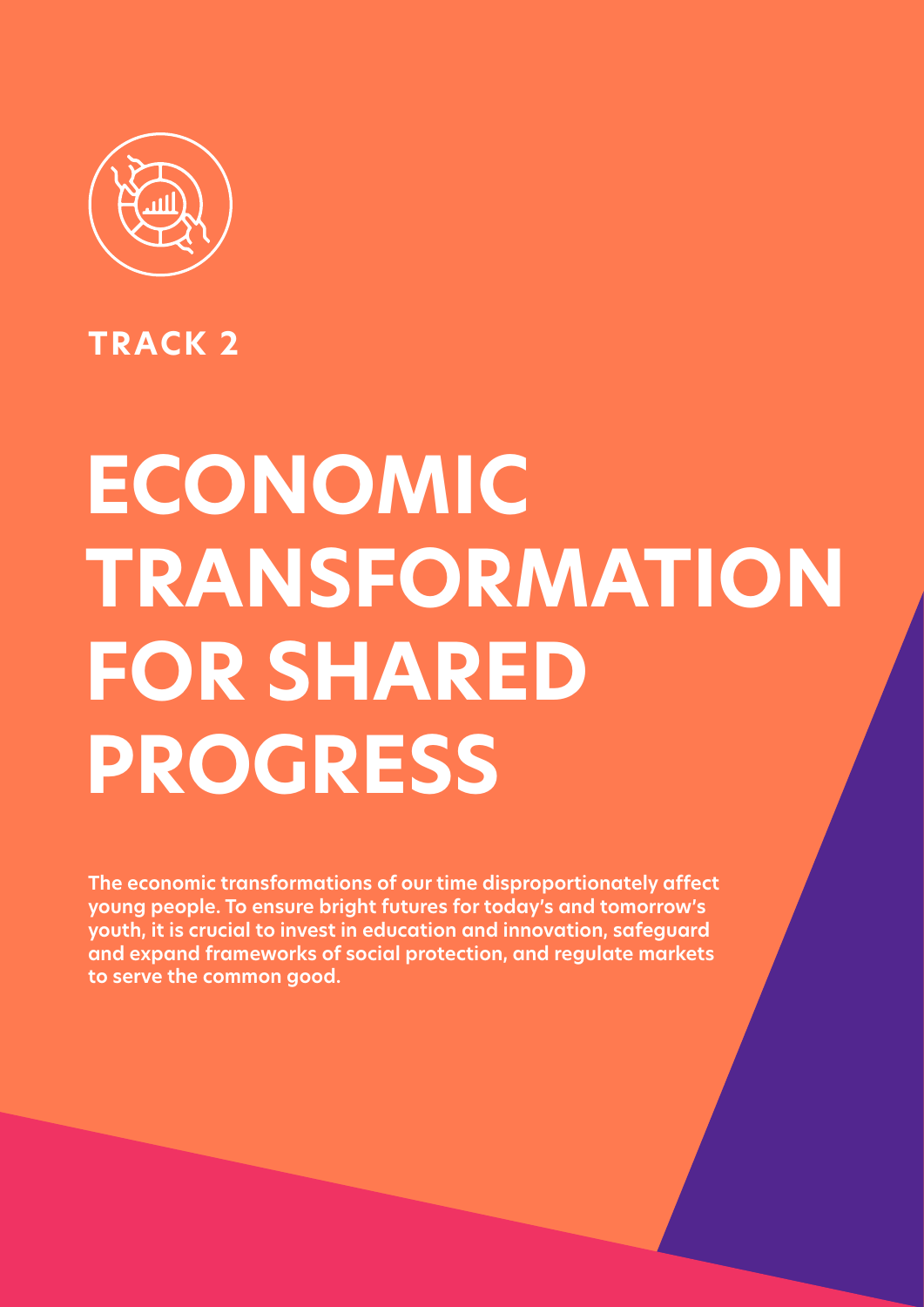

# **Economic Advancement through Education and Innovation | Recommendation**

**We call for the empowerment of young people and temporary protection seekers to enter the workforce with confidence and the appropriate skillsets.** 

**To foster environmentally and socially sustainable innovation, opportunities and capital must be accessible in a fair manner.** 

#### **1.1**

Invest 0.5 % of GDP per year in the appropriate education and skills training for all to adapt to and succeed in the digital and environmental transitions of jobs. Develop and promote strong partnerships between educational and scientific institutions, industry-leading companies, start-ups, MSMEs, and social enterprises to ensure young people have wider access to paid work placements. Introduce a globally-recognised, scienceinformed climate change certification program for decision-makers in the private and public sectors to promote ethical leadership.

#### **1.2**

Connect temporary protection seekers domestically and in sufficientlyresourced partner countries with civil society organisations and trade unions focused on providing job opportunities and labour protections. Create culturally sensitive, mental health-informed resources for employers on integrating temporary protection seekers into their workforce. Establish tools for retraining employees and reintegration of refugees and veterans for their employment and inclusion in society. Provide temporary protection seekers with working permissions while accessing the same training opportunities and conditions as regular employees.

#### **1.3**

Provide equitable financing tools including grants, concessional loans, guarantees, fully funded R&D programs, private equity, and venture capital for entrepreneurs, MSMEs, particularly those from or operating in rural, indigenous, migrant, and historically marginalised and underrepresented groups or areas. Financial contributions should be conditional on good business practices, market feasibility studies and mentorship to ensure the sustainability of the business model.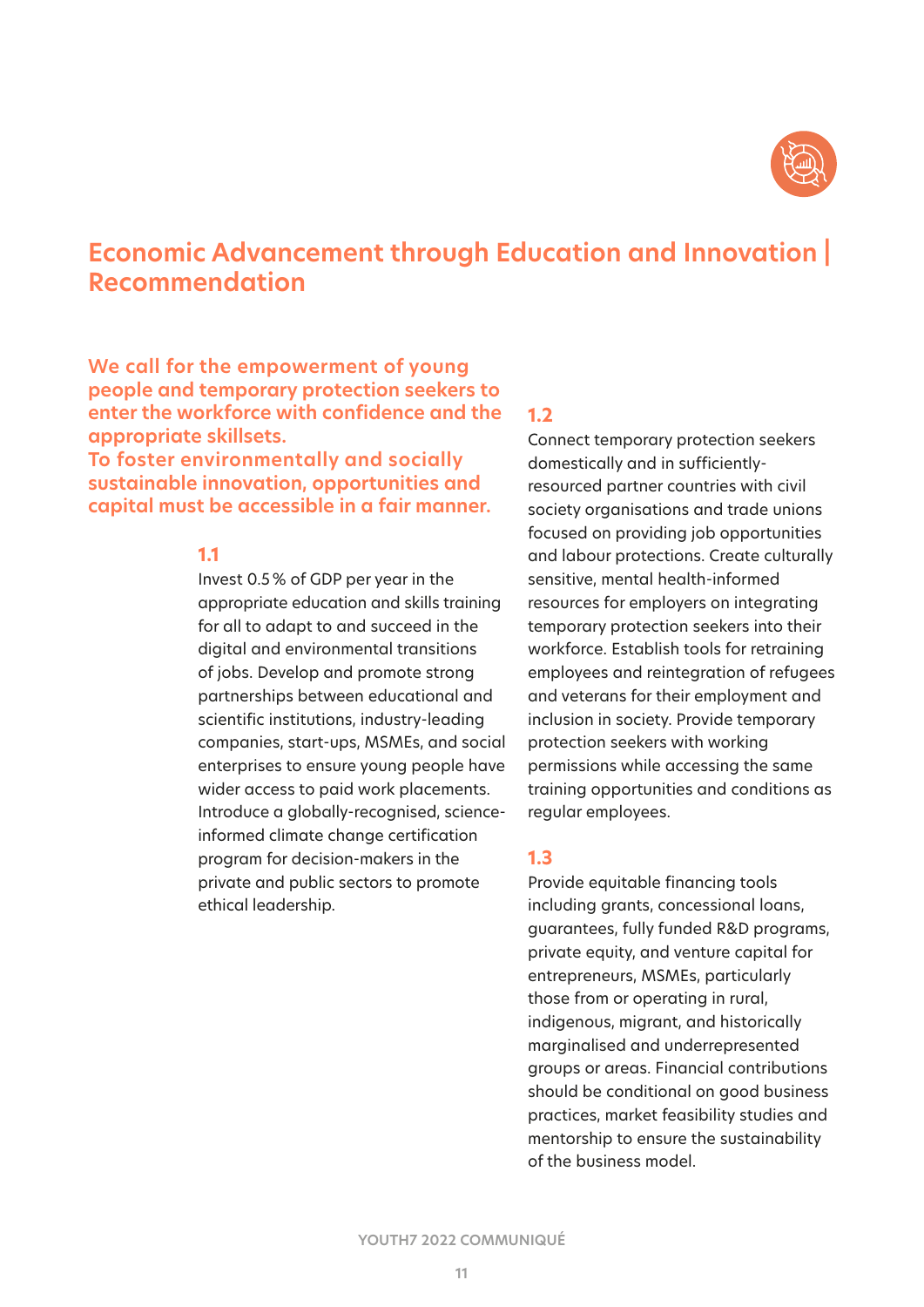

# **Towards a Sustainable and Equitable Economic Order | Recommendation**

**We call for the elimination of structural domestic and international inequalities through the promotion of equitable development tackling dependency structures, the enhancement of labour conditions, and the provision of robust social protection for all.**

#### **2.1**

Immediately increase the share of ODA budget to meet 0.7% of GNI, with greater focus on Domestic Resource Mobilisation capacity. Catalyse investment from the private sector through public financing to achieve Agenda 2030, in particular financially support countries affected by catastrophes or war in reconstruction. Provide debt relief, including debt moratoriums, to HIPCs to ensure an equitable recovery and tackle structural inequalities. Extend the DSSI beyond 2021 and adopt the newly established Common Framework for Debt Treatments in a timely, transparent, independent manner and without credit rating downgrades.

#### **2.2**

Regulate unpaid employment opportunities and ban unpaid internships longer than one month. Protect migrant, gig and student workers by introducing legislation banning exploitative employment contracts and supporting their unionisation rights. Establish labour standards that ensure mental well-being in the workplace while promoting mental health services designed to meet workforce needs.

#### **2.3**

Expand social protection systems, and provide financial aid and access to resources, such as energy, food and housing to support all livelihoods and upward mobility given the crises exacerbated by inflation. Direct measures appropriately using methods such as community-based targeting or self-targeting. Give consideration for vulnerable and underserved groups, including informal economy and migrant workers, as well as workers impacted by the environmental and digital transitions.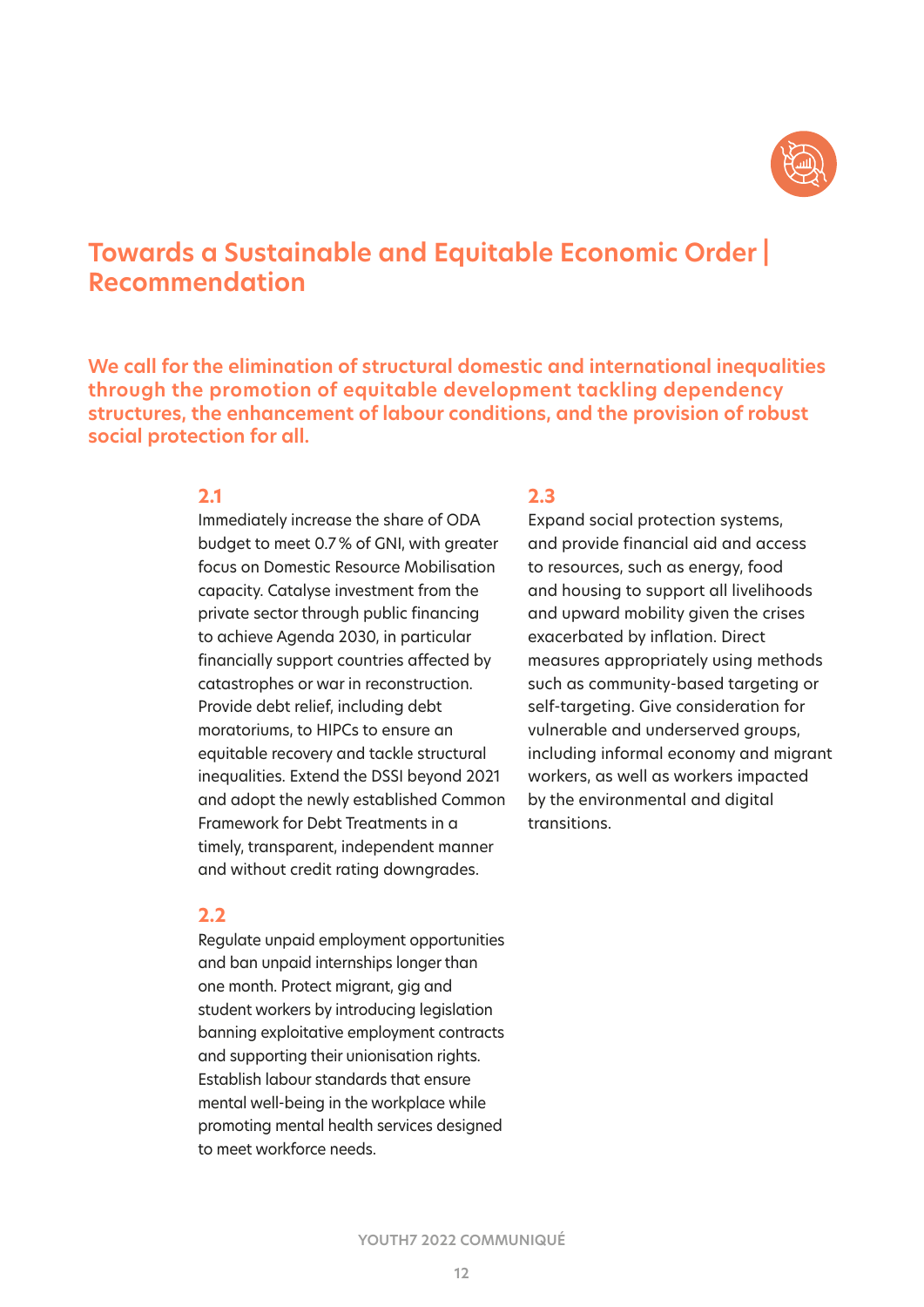

# **Responsible Markets and Fair Fiscal Policy | Recommendation**

**We call for the private sector to now act as one to exist sustainably, in particular through standards and access to transparent, reliable data. Efficient markets require equitable taxation and carbon pricing to reinvest in a just transition. Carbon neutrality must be a core object of capital deployment.**

#### **3.1**

Establish global disclosure standards in compliance with those of ISSB providing transparent, measurable and comparable information on ESG by the end of 2022. Design standards to involve all economic players with a transversal approach in line with the World Business Council for Sustainable Development's PSA. Mandate players to disclose the impact of their activity on the economy, society and environment to stakeholders, investors, employees and consumers, in order to provide youth with the information necessary for decision-making and advocacy work.

#### **3.2**

Introduce a fair and differentiated global carbon price no later than 2023. Support the swift implementation of the OECD's BEPS 2.0 regulations to tackle international tax injustices. Promote a just and transparent international tax system and ensure tax subjects remain compliant to their jurisdictions.

#### **3.3**

Commit to collectively contributing at least 50 % of the IPCC's US\$ 3.8 tln per year energy finance estimate to advance SDG 7. Ensure public development banks accelerate progress towards this goal by crowding-in investments from the private sector, in line with the Framework for Aligned SDG Financing. Immediately introduce legislation requiring MNCs and public companies to publish Scope 1, 2, and 3 carbonneutral transition plans. Decarbonise the portfolios and operations of public and development financial institutions, requiring full adoption of sustainability-linked and transition financing.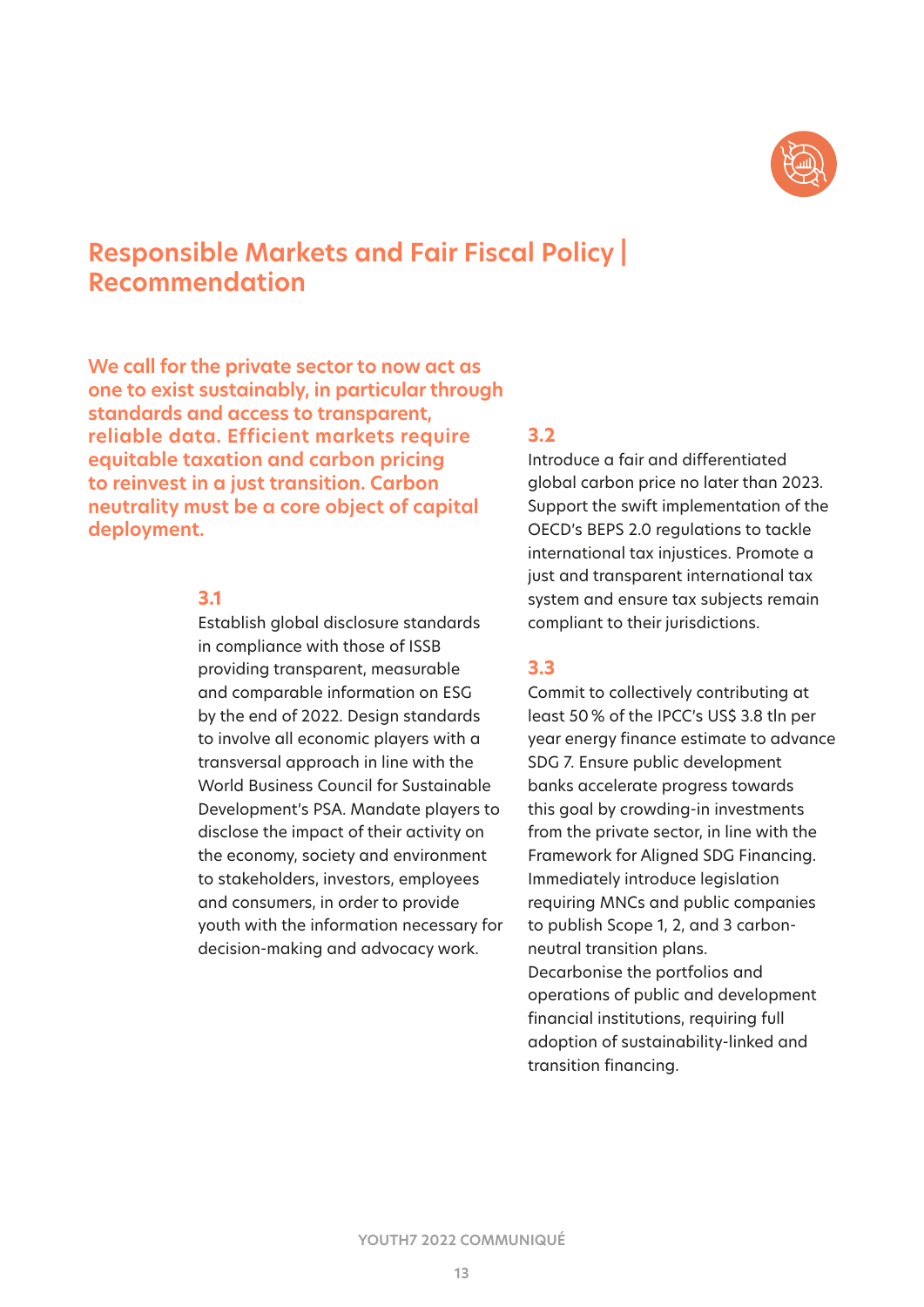

**TRACK 3**

# **RESILIENCE OF DEMOCRACIES**

**G7 governments and their partners should create arms-length civil society task forces that will implement tailored communication and engagement tools to increase community participation in policy-making. The task force should be cognisant of local needs, proactively engage all citizens facing barriers to participation, and represent diverse youth and marginalised communities. Governments should finance the accessibility of digital and physical environments and economically enable participation to ensure deliberation processes are inclusive.**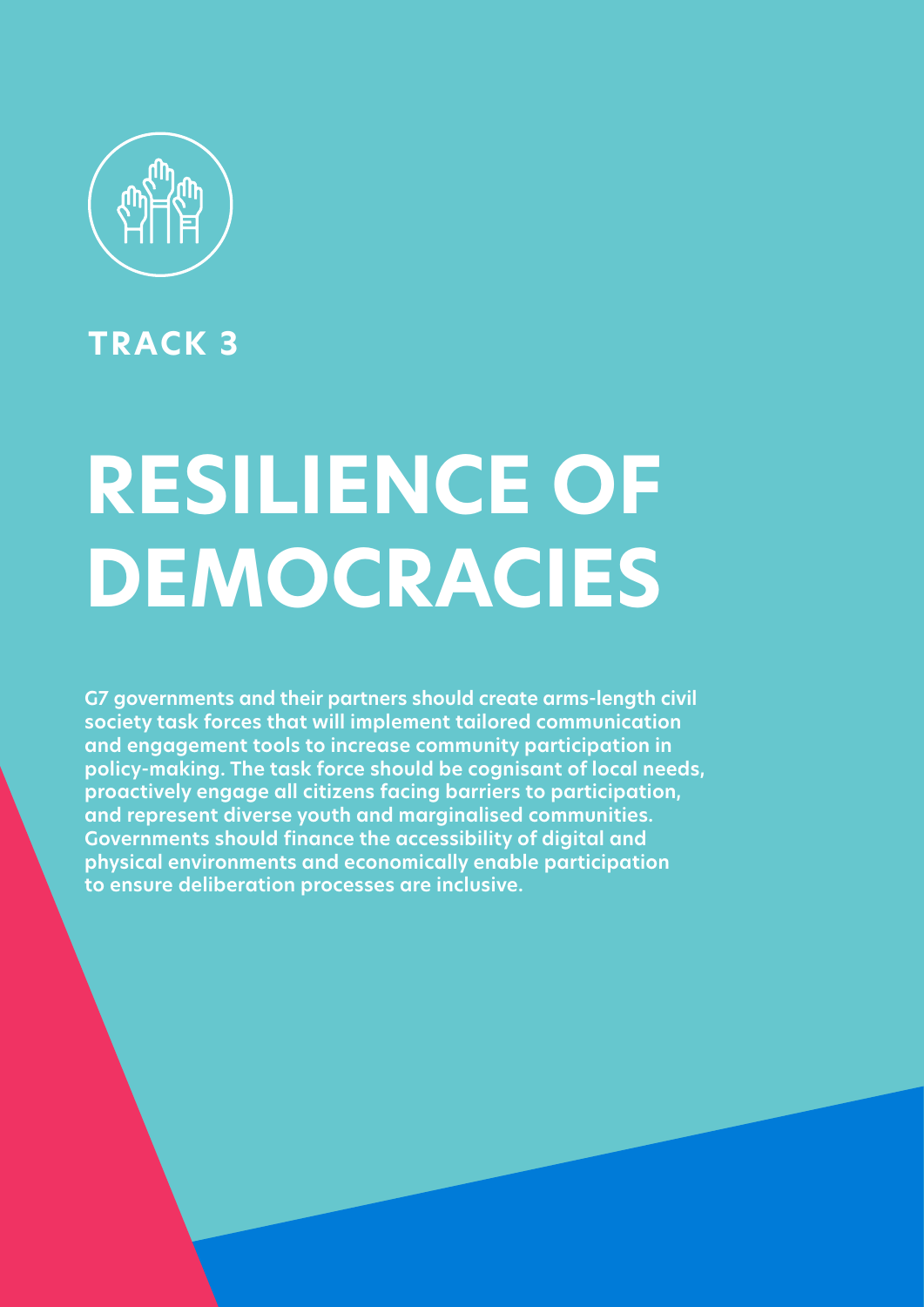

# **Education in the Digital Era | Recommendation**

**Reshape the educational system to equip citizens with skills to address challenges caused by digital disruption, including disinformation, digital threats, and ethical challenges. This should be achieved by incentivising youth participation and critical thinking from an early age, equipping them with the tools to recognise threats, including the ability to access and analyse messages in social and mass media and adapt to evolving societies to improve accessibility for quality education.**

#### **1.1**

Strengthen critical thinking, the ability to assess the validity and appropriateness of statements, to navigate the overwhelming consumption of information. To foster critical thinking, independent decision-making, and structured argumentation, we ask G7 members and their partners to actively support educators to rework teaching practices to follow [OECD](https://www.oecd.org/education/fostering-students-creativity-and-critical-thinking-62212c37-en.htm)  [principles](https://www.oecd.org/education/fostering-students-creativity-and-critical-thinking-62212c37-en.htm). Educational practices for children from age six should be updated in formal and non-formal education with an innovative and inclusive approach.

#### **1.2**

Eliminate technological barriers and reduce the digital divide by promoting lifelong learning in digital literacy, financing access to digital devices that facilitate youth education, and increasing digital infrastructure by ensuring governments provide broadband internet connectivity by 2025. This process must be fostered through the participation of G7 members and partner countries in the EDISON Alliance (WEF) 1 Billion Lives challenge.

#### **1.3**

To increase youth participation in collaborative processes to tackle societal challenges, educational institutions in G7 members and partner countries should incentivise projectbased and collaborative learning in entrepreneurial, financial and sustainability practices, with a focus on internships, international exchange opportunities and civic volunteering. This will empower students to take ownership of real-world problems.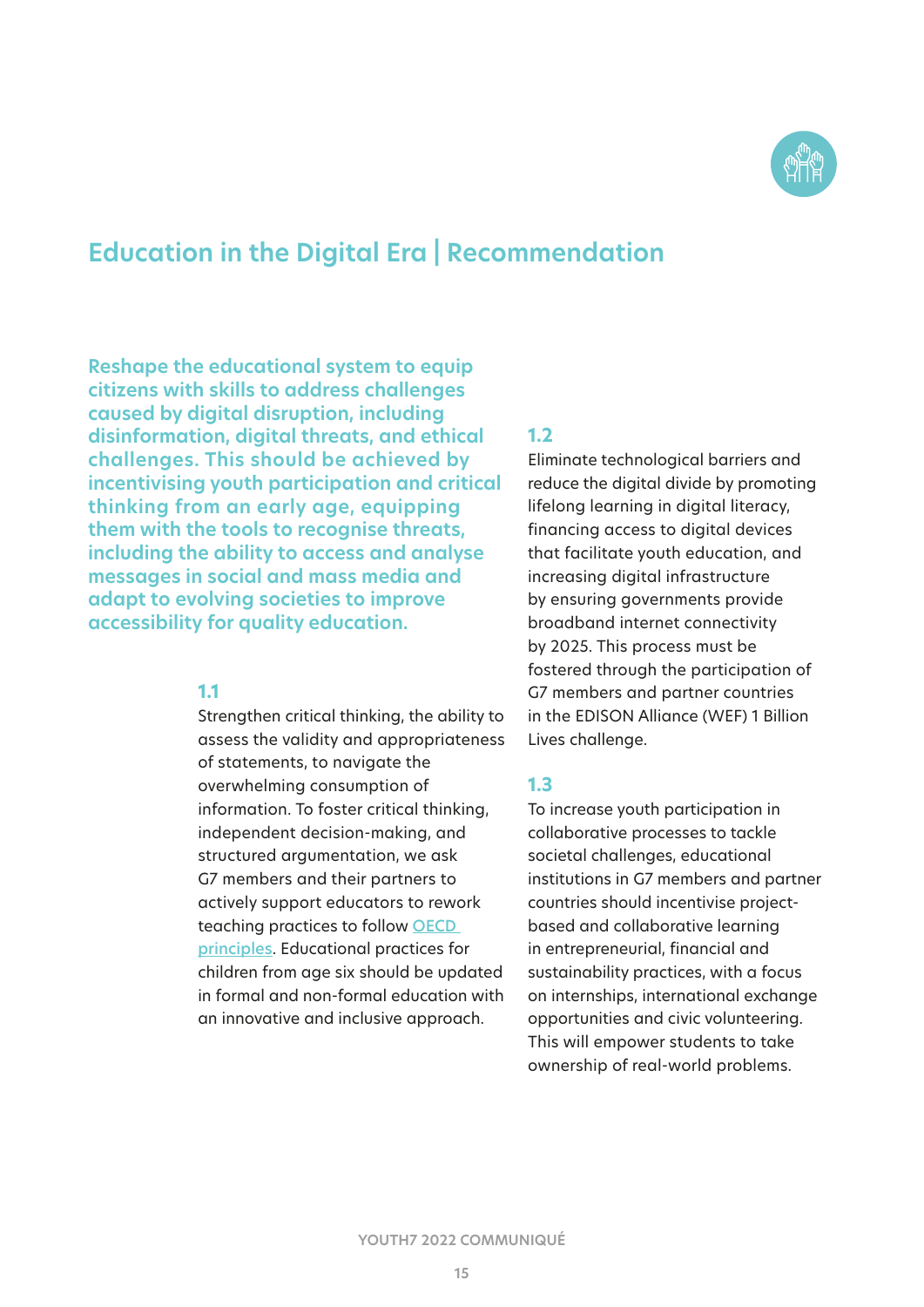

# **Safeguarding & Strenghtening Open Societies | Recommendation**

**Open societies should be strengthened and safeguarded by creating mechanisms that combat emerging threats to democratic institutions, increase transparency of social media platforms and protect civil society's ability to engage in advocacy, especially for marginalised groups.**

#### **2.1**

To provide a comprehensive understanding of current threats, we call upon G7 members and partner countries to establish a unified, transparent definition of disinformation, human rights abuse, privacy, online safety, and violent extremism to streamline unitary enforcement. These should be developed with partners across civil society, including underrepresented communities, and annually updated through an independent mechanism, with the outcomes presented at the 2023 G7 Summit followed by annual implementation reports.

#### **2.2**

We call upon G7 governments to increase the transparency and accessibility of the advocacy process by implementing public political lobby registers, legislation watchdogs, and improving freedom of information rights to increase government accountability. This must be complemented by educational programmes for civic organisation actors addressing using these instruments to empower and strengthen the efforts of marginalised communities to equally participate in advocacy and strengthen respect of their human rights.

#### **2.3**

To increase transparency and ensure good governance, G7 members and partner countries must ensure legislation for large social media platforms to provide API access to privacy-compliant data for thesis students and researchers. Settings should be included for all users to select and modify preferred options for recommender systems, with at least one option not based on profiling to safeguard against filter bubbles and algorithmic biases.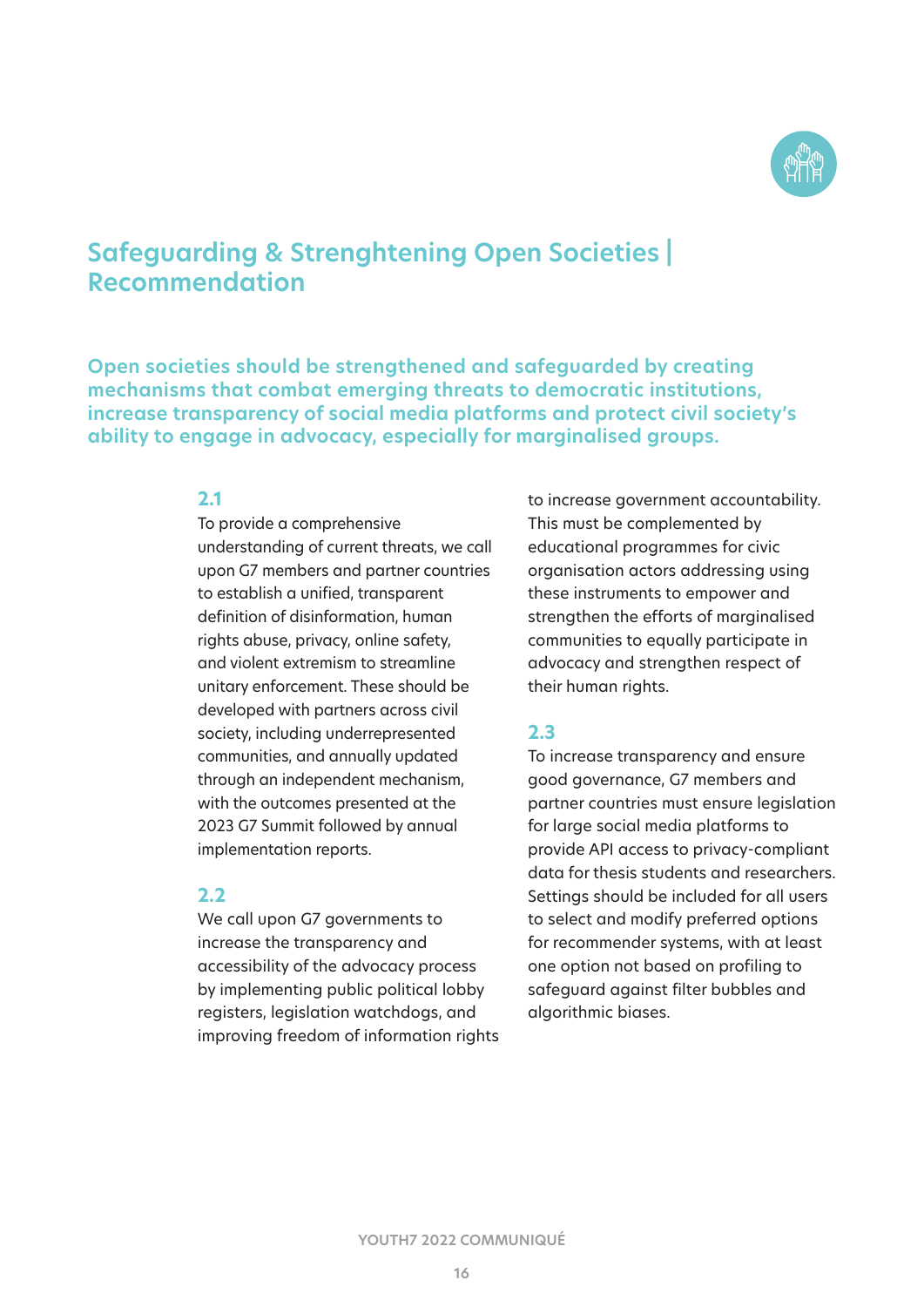

# **Reshaping Democracy for 21st Century Citizenship | Recommendation**

**To reshape democracy and democratise active citizenship, we should facilitate inclusive methods of engaging youth and marginalised communities who face structural barriers to contributing their perspectives, legislating the government's duty to respond to feedback, and ensuring accountability and measurement of success of the policy-making process.**

#### **3.1**

G7 governments and their partners should create arms-length civil society task forces that will implement tailored communication and engagement tools to increase community participation in policy-making. The task force should be cognisant of local needs, proactively engage all citizens facing barriers to participation, and represent diverse youth and marginalised communities. Governments should finance the accessibility of digital and physical environments and economically enable participation to ensure deliberation processes are inclusive.

#### **3.2**

To make sure that citizens are involved in policy making, we urge G7 governments and their partners to legislate a duty to respond mechanism by 2025. Accordingly, policy makers should proactively seek out citizen political participation and react to their proposals, with a particular focus on proposals from youth, marginalised communities, and people remote from civic issues. In the interests of transparency, responses should be accessible and easily comprehensible.

#### **3.3**

Governments must support the development and implementation of a unified framework that measures how citizens' views are translated into policy reform to evaluate the inclusivity of the policy-making process. The evaluation list should be created and reviewed by international stakeholders from academia, government, and citizen groups. Accessibility for all should be facilitated in physical and digital means to ensure best practices can be shared with other communities.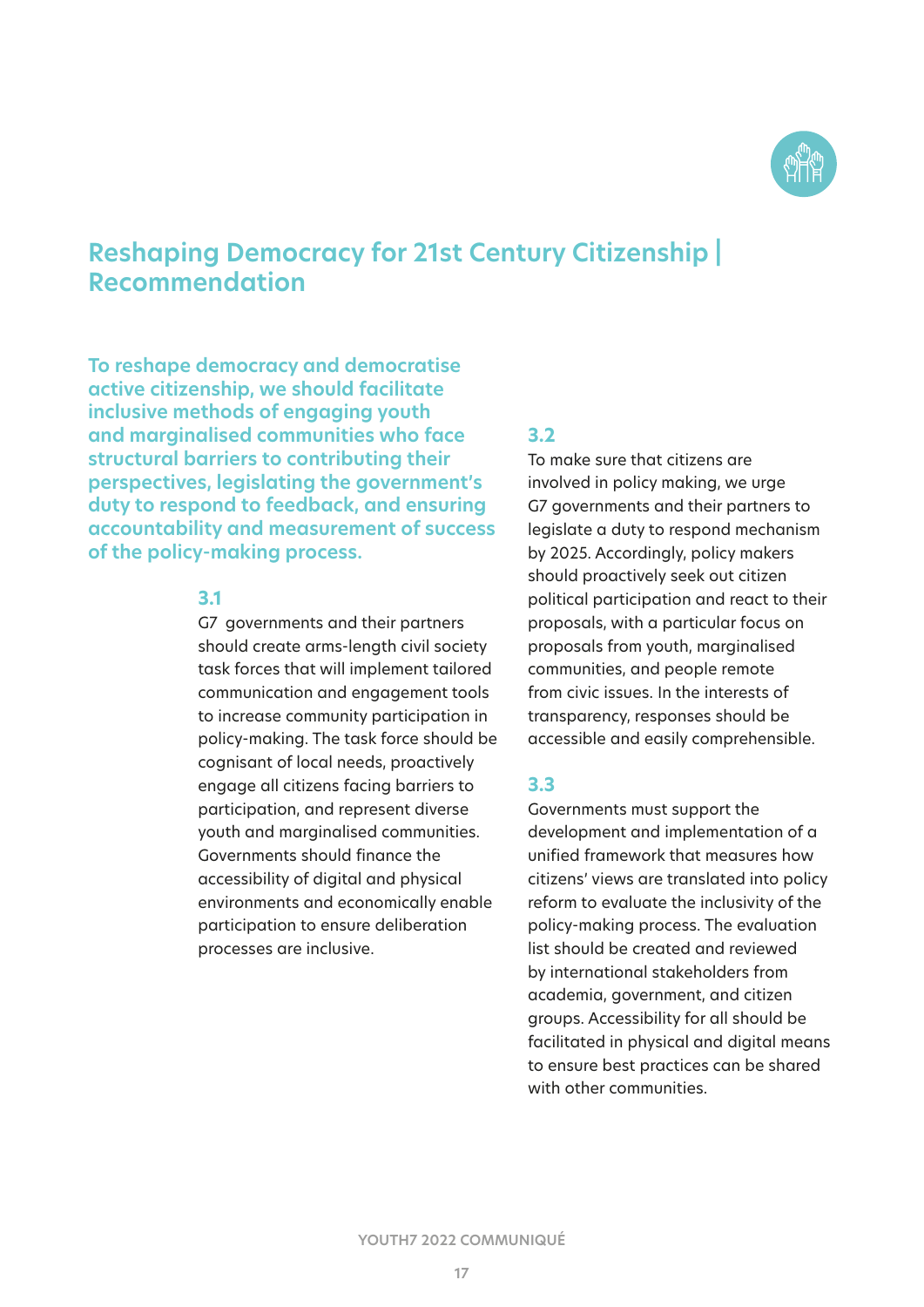

**TRACK 4**

# **GLOBAL HEALTH & SOLIDARITY**

**As per SDG 3.4, improve the provision of support services in order to address growing challenges on mental health from particular crises, including climate anxiety and COVID-19. Services should be universal, accessible, effective and affordable across educational institutions, workplaces and the community. National requirements outlining standards for the provision of mental health education from the age of seven, coupled with national campaigns and training for universities and employers, to address structural causes and prevent discrimination.**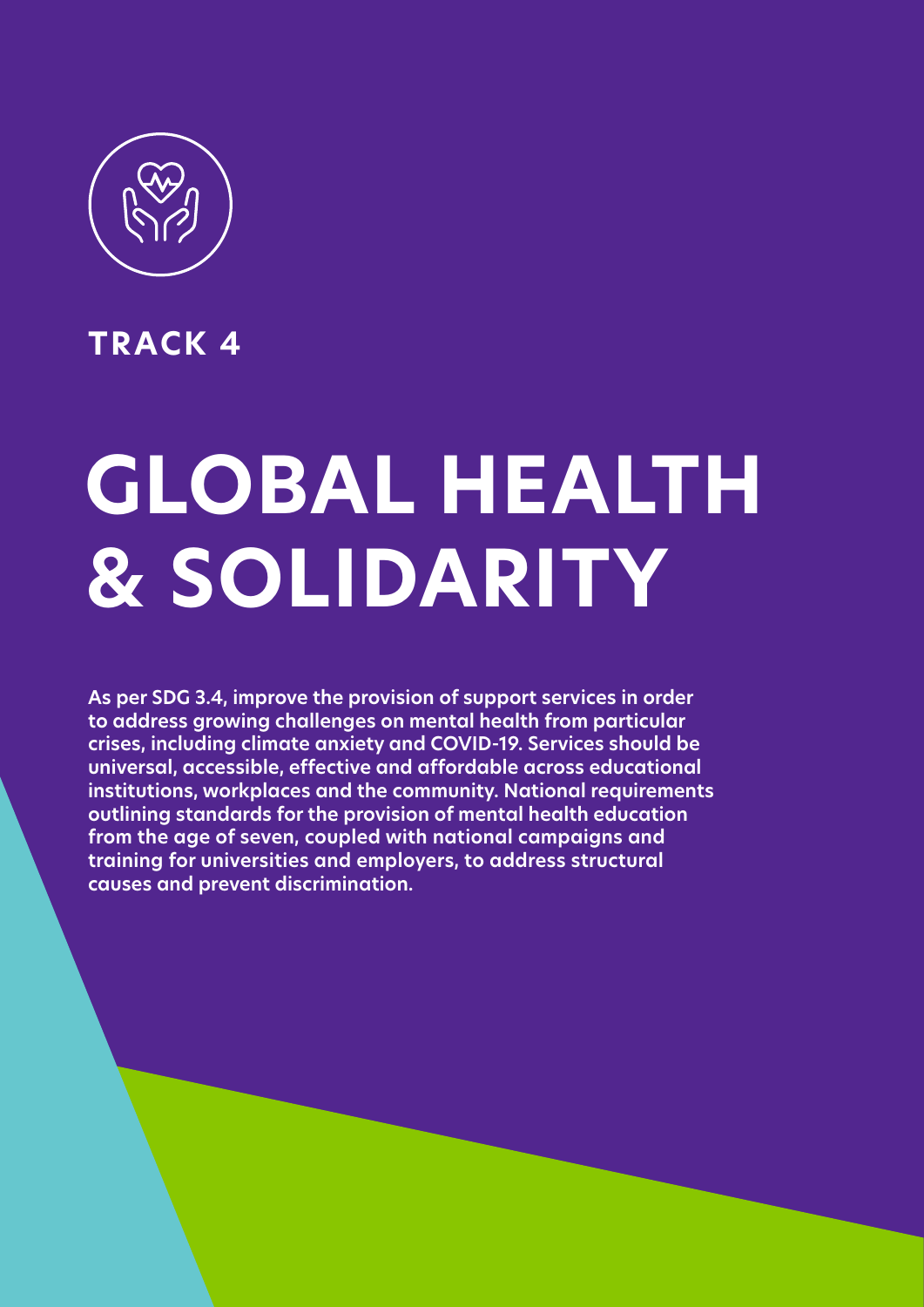

# **Women's Health | Recommendation**

**In 2030, we want a world where women in all their diversity, inclusive of gender identity, are safe. Tackling gender-based violence and gender discrimination in healthcare (research and treatment) must be prioritised. Sexual and reproductive health and rights must be guaranteed.**

#### **1.1**

As per SDGs 5.1, 5.2, in the face of gender-based violence (physical, psychological, cyber, including rape), we demand to fund and provide compehensive training, including monitoring and evaluation by 2025, for public servants to assist victims and children affected. Training should include detecting early warning signs and informing on the material and psychological support, and should be implemented by organisations with proven expertise in protecting women.

#### **1.2**

As per SDGs 3.1, 3.7 and 3.8, the underdiagnosis of diseases in women and gender differences in symptoms must be addressed. By 2025, more than five per cent of healthcare and research investment into women-specific health research is required. In addition, G7 members should raise public awareness of such diseases.

#### **1.3**

Recognising that abortions occur irrespective of legality and therefore to reduce the rate of unsafe abortions affecting women's health, as per SDGs 3.7, 5.6, we urge G7 leaders to make abortion legal, safe, accessible, and affordable, until at least 14 weeks of pregnancy, and later if complications arise. Sufficient aftercare including psychological services should be accessible. Education from age 12 must include sexual and reproductive rights, safe sex practices, and abortion. Contraception must be fully subsidised.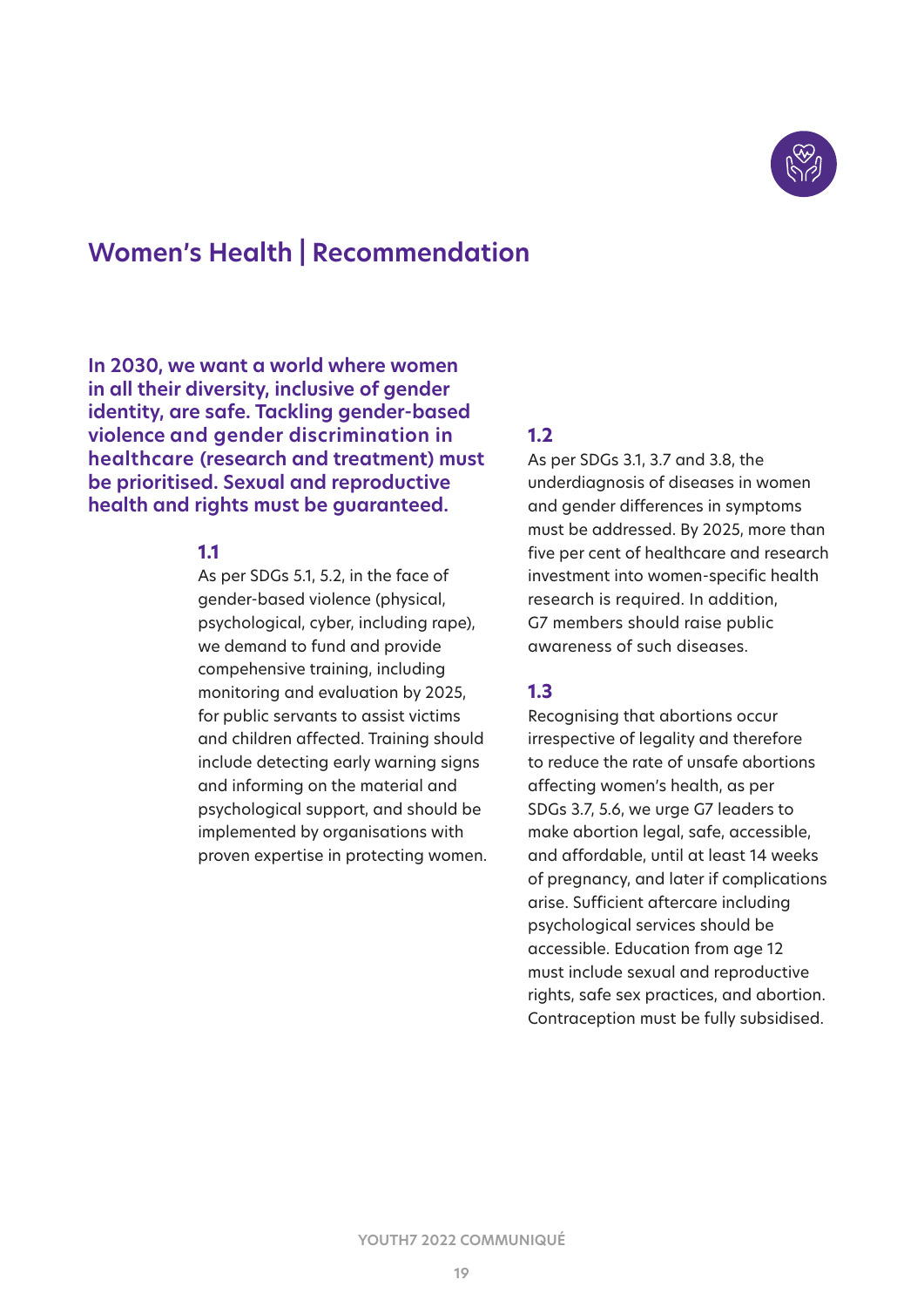

# **Food Security & Conflict | Recommendation**

**In 2030 we want a world where we are taking adequate measures to combat income inequality, exacerbated by climate change, conflict, including agroterrorism, and preventable disease, so that in accordance with SDG 2.1, 2.2, 2.4, no person anywhere in the world suffers from food insecurity.** 

#### **2.1**

As per SDGs 16.1, 16.2, address food insecurity caused by the converging crises of COVID-19, climate change, and conflict and the economic consequences thereof by fully funding the WFP Global Response Plan, meaning a total of US\$ 18.9 bln. should be provided for 2022. Sustainable food assistance programs should be accessible to everyone, regardless of sex, gender, country of origin, abilities, ethnic background, sexual orientation, age, religion or political beliefs.

#### **2.2**

As per SDGs 16.1, 16.2, to limit additional shocks to the global economy currently impacted by several conflicts, G7 members should commit to avoid setting up export bans on any products, champion the approach for other countries to follow, and use diplomatic means to unblock ports, while at the same time supporting the diversification of national food production and trade partners and stopping speculation on food.

#### **2.3**

As per SDG 2.4, 2.5, ensure that disease prevention is approached through the One Health approach, therefore taking into account that human health depends on animal and ecological health, and that human-caused environmental and climate change speeds up spread of diseases, G7 members should contribute to climate adaptation efforts in partnership worldwide and implement early warning systems to catch diseases, starting in the most vulnerable areas.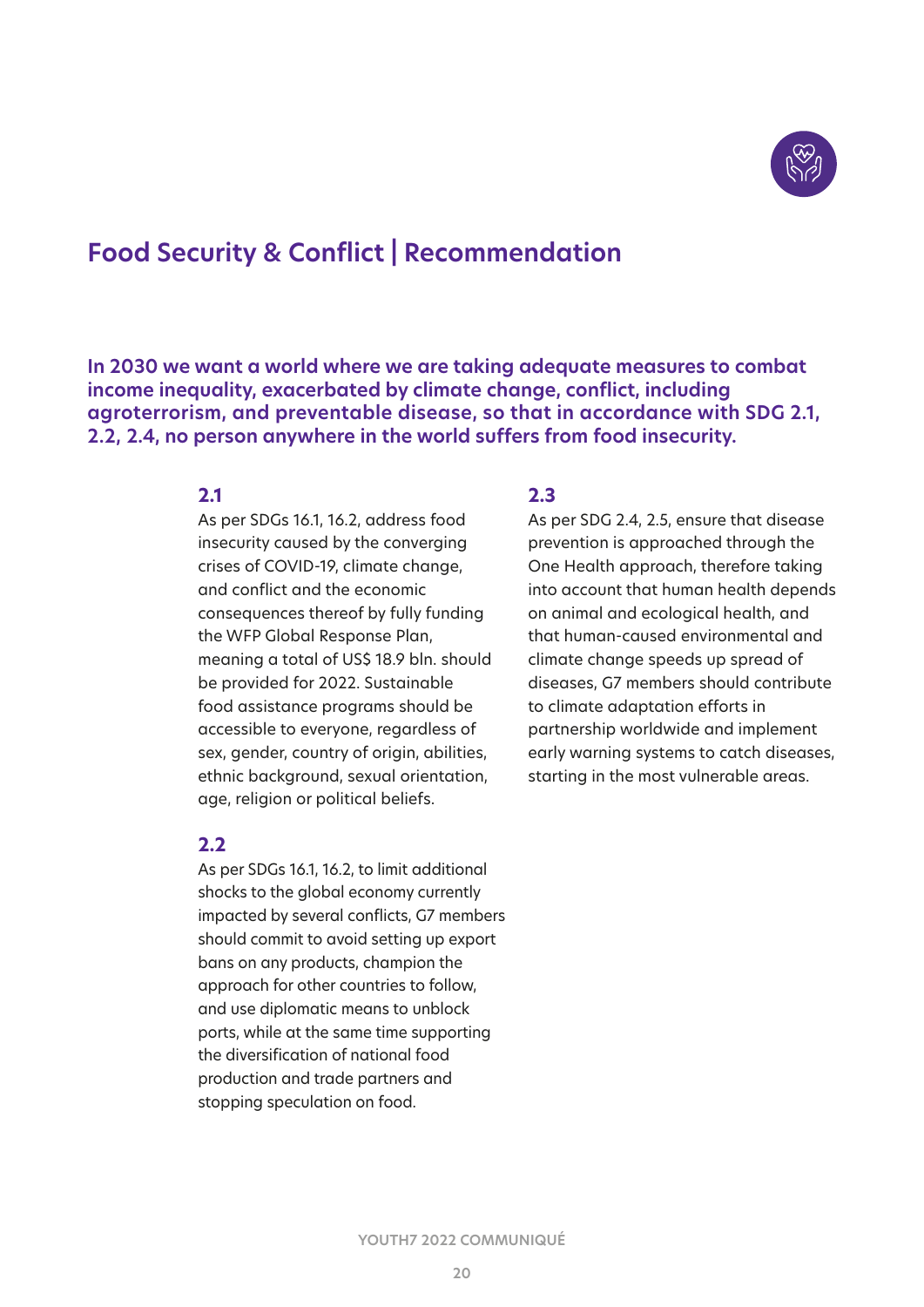

# **Global Partnerships | Recommendation**

**In 2030, we want a world where significant challenges posed by COVID-19 and the mental health crises are addressed through investments in innovative solutions (e.g. digital health), to improve health equity, accessibility, and security for young people everywhere.** 

#### **3.1**

As per SDGs 1.5, 3, 9.1.1, and 17, deploy the advancement of digital health solutions for young people through the means of strategic partnerships and investments to close digital education and infrastructure gaps amongst nations.

Implement accessible and secure electronic medical records systems and telemedicine advancements within each country, and encourage progression in remote monitoring system integration that upholds patient confidentiality through strict cybersecurity practices.

#### **3.2**

As per SDGs 3 and 17, by 2025, extend financial commitment with increases in non-earmarked funding of G7 members to the World Health Organization (WHO) to a minimum of six years, contributing to WHO programming stability, longer-term investments including early warning systems, and a safer world for all.

G7 leaders must strengthen partnerships through country-specific global health diplomacy units, with consistent and diverse youth representation.

#### **3.3**

As per SDG 3.4, improve the provision of support services in order to address growing challenges on mental health from particular crises, including climate anxiety and COVID-19. Services should be universal, accessible, effective and affordable across educational institutions, workplaces and the community. National requirements outlining standards for the provision of mental health education from the age of seven, coupled with national campaigns and training for universities and employers, to address structural causes and prevent discrimination.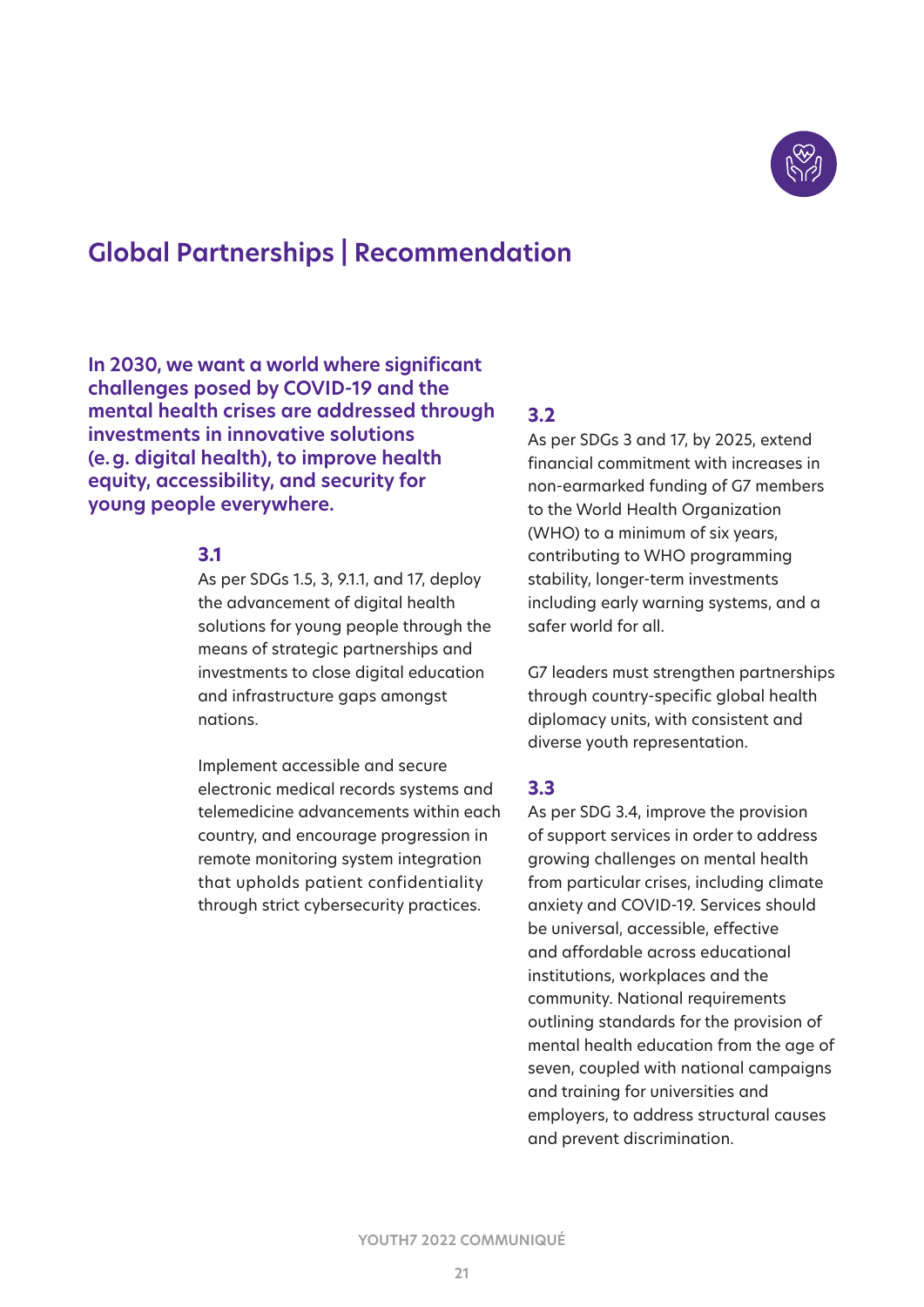

**TRACK 5**

# **YOUTH, PEACE & SECURITY**

**All G7 countries should lead by example in the implementation of UN Security Council Resolutions 2250 (2015), 2419 (2018) and 2535 (2020), together building the Youth, Peace and Security (YPS) agenda. More than the recognition of young people's important contributions to peace, concrete actions towards implementing and financing the YPS pillars must be prioritised domestically and internationally.**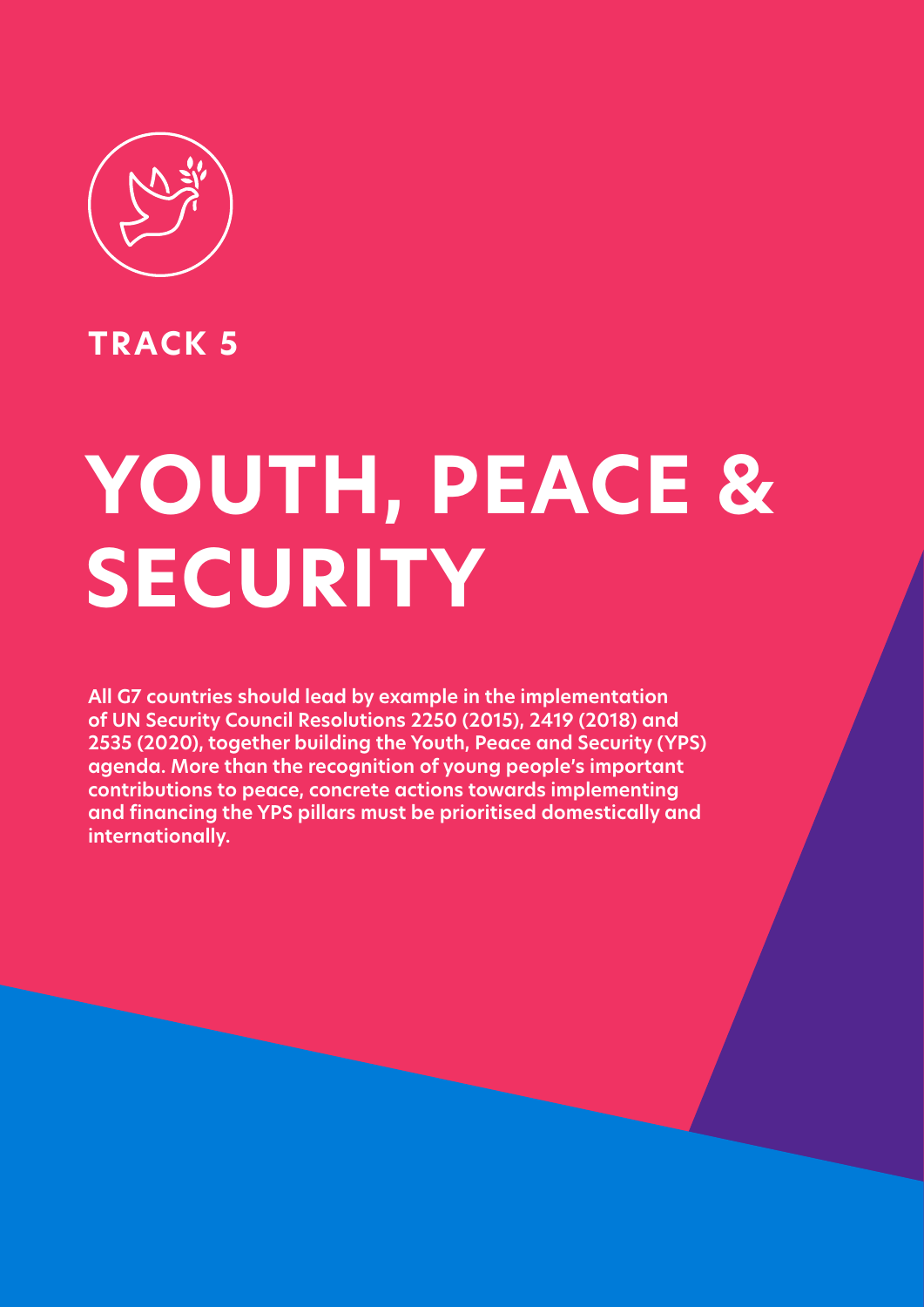

# **Therefore, we recommend the following:**

#### **Participation | Recommendation**

Improve youth participation in formal and informal peace and democratic processes by (a) reorognising the political agency of young people in their diversity and the urgency of their leadership, (b) committing to countering intersectional forms of young people's political and social exclusion, (c) ensuring that young people are meaningfully included in all stages of peace-building processes, including in delegations to formal negotiations and humanitarian responses, and (d) urging national, regional and international stakeholders to better engage youth organisations through partnerships for collaborative decision-making.

#### **Youth facing Violence | Recommendation**

To guarantee protection and (re-)integration, (a) ensure access to basic needs and healthcare of conflict-affected youth, especially reproductive health and other services in response to gender-based violence, (b) provide free trauma-informed and accessible mental health services, and (c) challenge perceptions of youth as threats via policing, justice, refugee and immigration policies. Such policies should be democratised and focus on human security, promote the rights of refugee and asylumseeking youth, and invest in their meaningful integration.

#### **Institutionalisation of YPS | Recommendation**

Under co-leadership of youth organisations, develop national strategies and mechanisms on YPS with (a) clear indicators, (b) a dedicated budget, including sustainable financing, (c) participation and follow-up mechanisms, and (d) high-level YPS focal point(s) with crossgovernmental mandates.

#### **Action against global conflict and war | Recommendation**

In every conflict, support should be provided to young people. In recognition of the war in Ukraine, contextually-relevant actions should include (a) protecting young people, especially soldiers, activists, and those engaged in information gathering, humanitarian and medical aid, (b) ensuring mental health support, (c) financing young humanitarian volunteers, human rights activists and youth organisations through (1) capacity-building, (2) partnerships with international, humanitarian and peacebuilding organisations, and (3) sustainable funding streams including the expansion of existing exchange mechanisms, and (e) specifically in the Ukrainian war, support (1) the National Youth Council of Ukraine and its member organisations (2) carry out the repatriation process of forcefully deported children and youth.

Give the importance of youth in every country, each conflict should receive equal amounts of attention and foresee a contextually relevant response.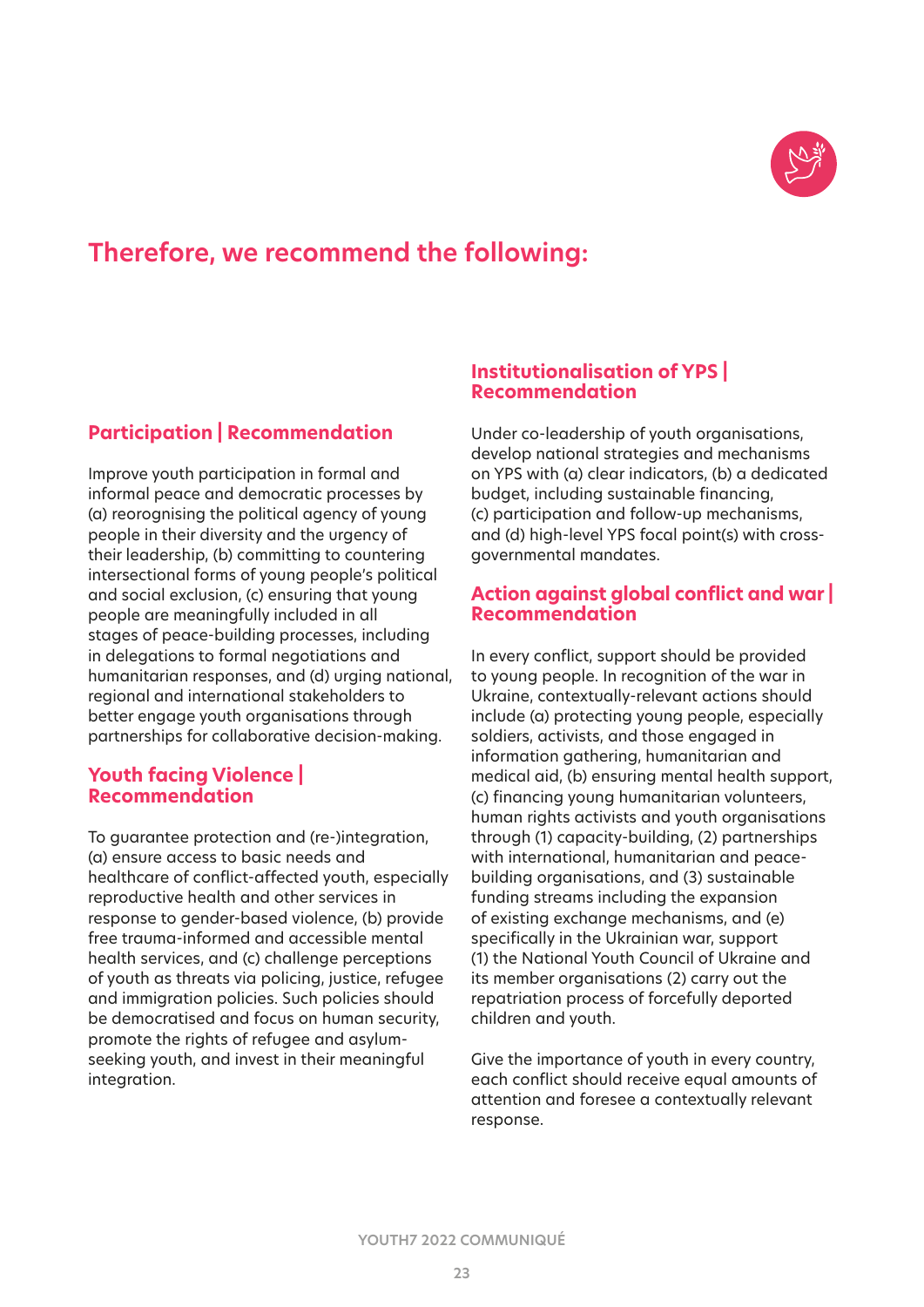#### **Track Sherpas**

**Hannah Schartmann Felix Kaminski Anne Steuernagel Jonas Dechent Lisa Mastiaux Ruszlan Biwoino Eva Croon Franka Weckner Katrina Leclerc Paul Klahre** 

### **Co-Chairs**

**Carolina Claus Benjamin Günther** 

**'WE STAND FOR INCLUSIVE, DIVERSE, AND BARRIER-FREE YOUTH PARTICIPATION THAT ENSURES ALL YOUNG PEOPLE ARE HEARD AND RECOGNISED.'**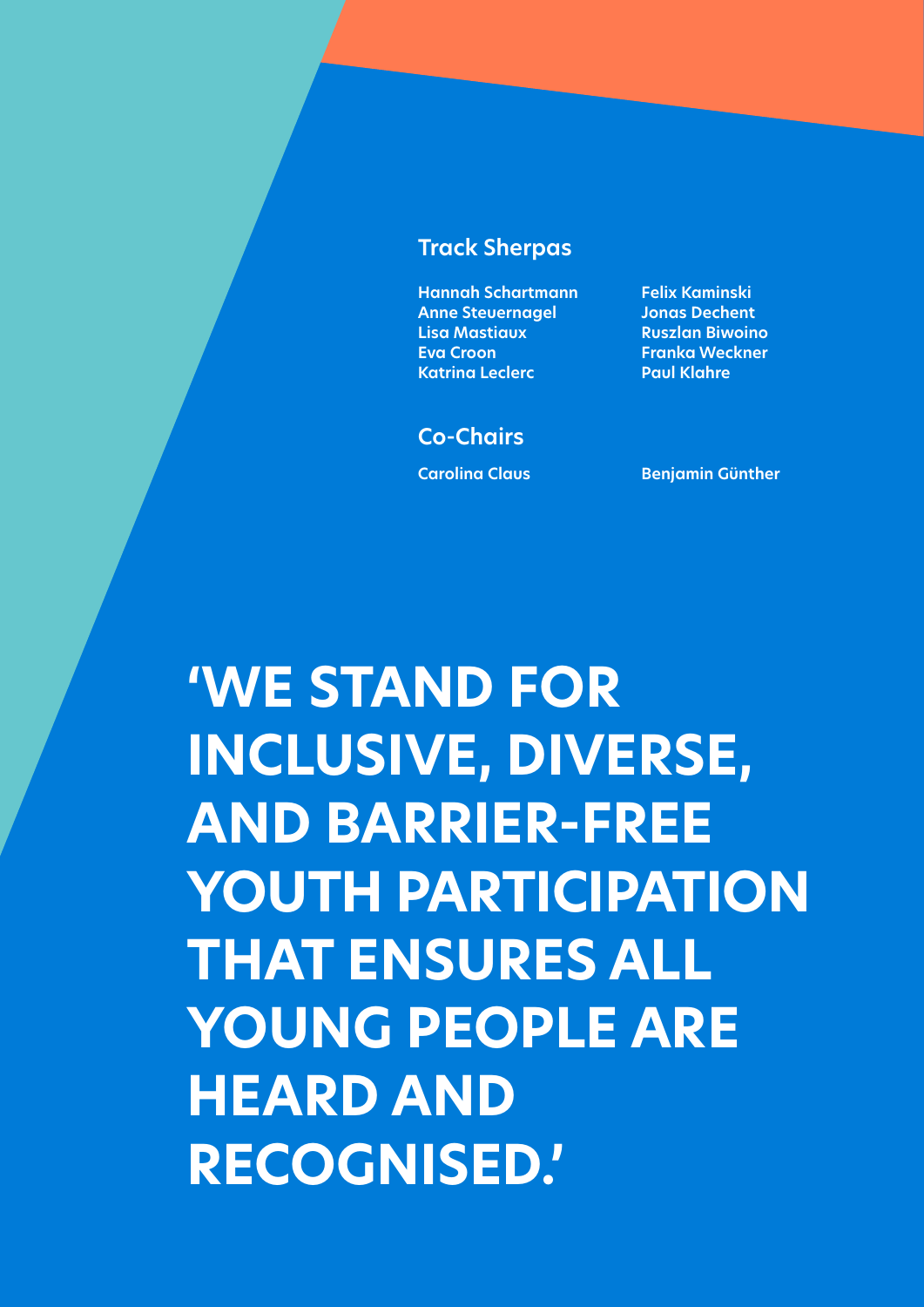# **SIGNATORIES**

## **Track 1 | Sustainable & Green Planet**

**Cécile Génot, France Aurora Audino, Italy Aurora Audino, Italy Amira Bilgis, Indonesia Mahfou Aidara, Senegal Hannah Hopper, South Africa Kotelnikova, Ukraine** 

**Jaya Scott, Canada Jannis Krüßmann, Germany Nanami Okiyama, Japan Annabel Rice, United Kingdom Jordan Lee, USA Rosalind Skillen, European Union**

### **Track 2 | Economic Transformation for Shared Progress**

**Michael Lecchino, Canada Islay Islay Islam-Günes, Germany Pablo Gil, France Tea Cimini, Italy Junki Fujii, Japan Michael Yip, United Kingdom Radhiyan Pribadi, Indonesia Ghislaine Dioh, Senegal Oshea Roopnarian, South Africa Kateryna Davydkova, Ukraine** 

**Daniella Torres, USA Josias Knöppler, European Union**

### **Track 3 | Resilience of Democracies**

**Hargun Kaur, Canada Johannes Röder, Germany Guillaume Ménard, France Emanuele Sacco, Italy Erina Kondo, Japan Safia Sangster, United Kingdom David Pham, USA Nicholas Moulios, European Union Anak Agung Mia Intentilia, Indonesia Hane Marie Faye, Senegal** Keitumetse Pule, South Africa **Natalia Shevchuk, Ukraine** 

### **Track 4 | Global Health & Solidarity**

**Prativa Baral, Canada Antonia Kuhn, Germany Mathilde Viart, France Alessio Laconi, Italy Juli Sakar, Japan Zain Iqbal, United Kingdom Raihan Ariatama, Indonesia Aissatou Ndiaye, Senegal**

## **Track | Youth, Peace & Security**

**Jaya Scott, Canada Antonia Kuhn, Germany Mathilde Viart, France Tea Cimini, Italy Juli Sarkar, Japan Safia Sangster, United Kingdom Aisha Espey, USA Nikolaos Moulios, European Union Anak Agung Mia Intentilia, Indonesia Keitumetse Pule, South Africa Natalia Shevchuk, Ukraine**

**Aisha Espey, USA Jessica Antonisse, European Union Sicelo Shange, South Africa Yevheniya Danylyuk, Ukraine**